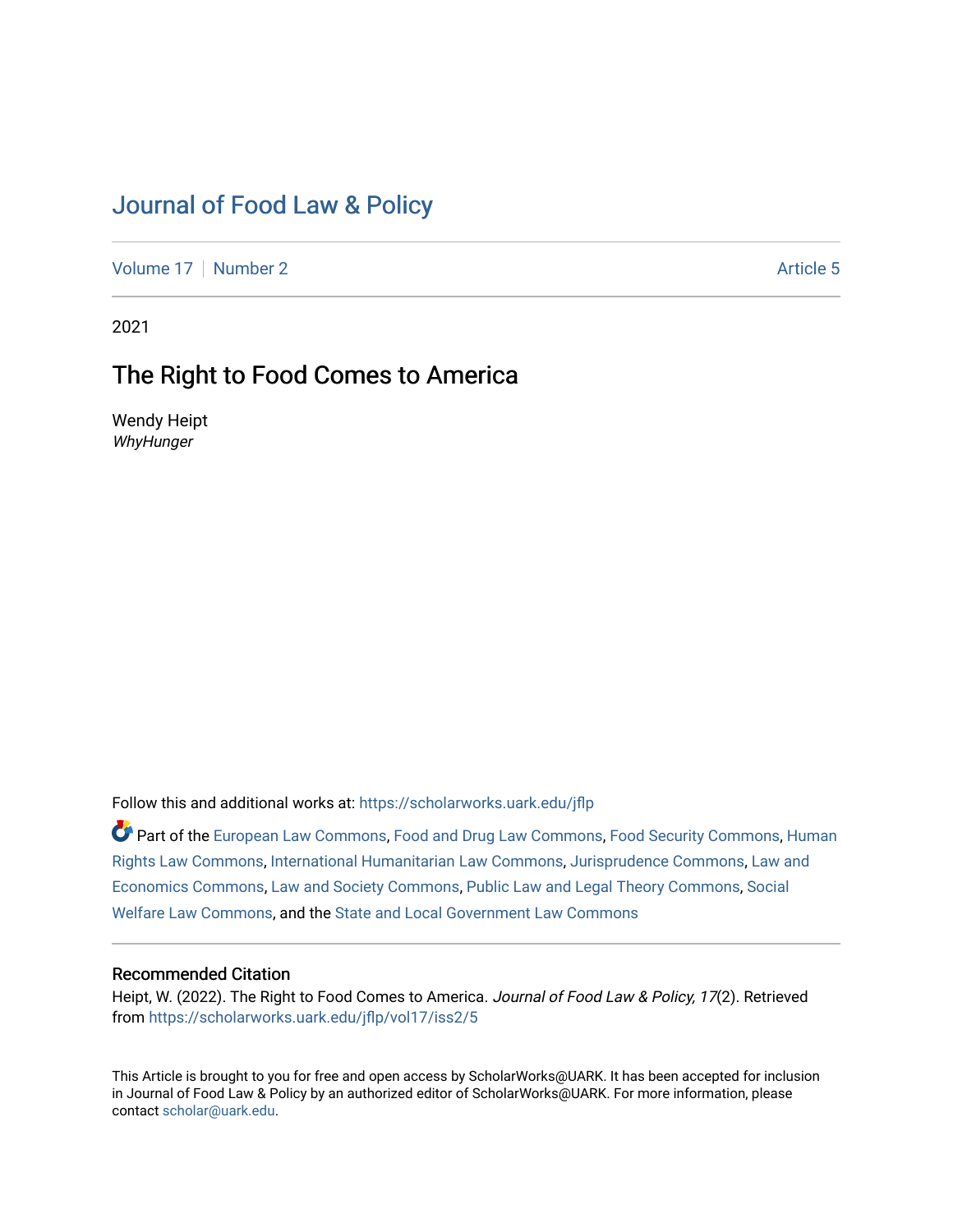

Volume Seventeen Number Two 2021

> THE RIGHT TO FOOD COMES TO AMERICA *Wendy Heipt*

A PUBLICATION OF THE UNIVERSITY OF ARKANSAS SCHOOL OF LAW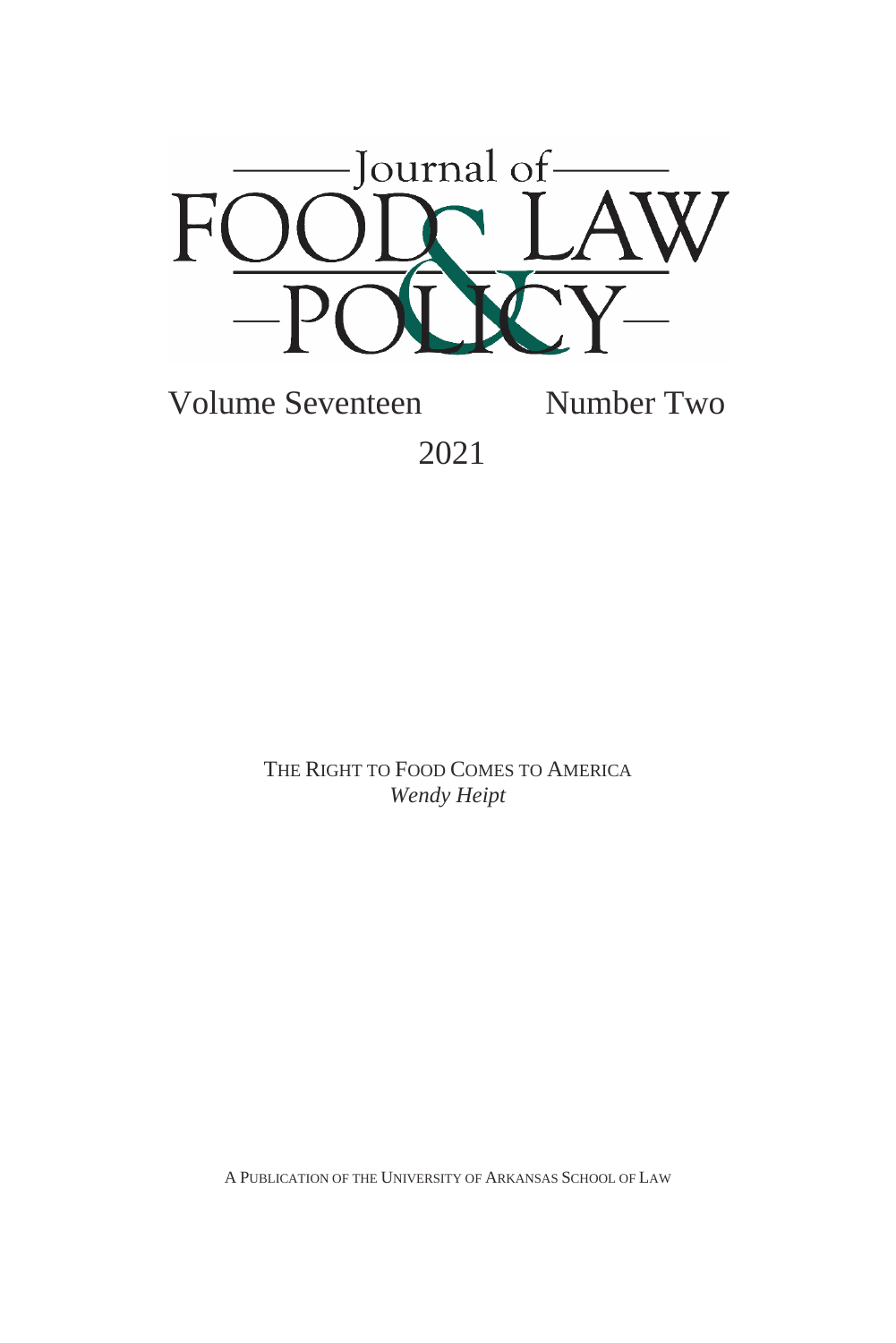#### **The Right to Food Comes to America**

Wendy Heipt\*

#### **Abstract**

The people of Maine recently exercised an opportunity no citizen of this country has ever had before: the ability to vote on whether to enshrine a right to food in their state constitution. This Essay provides an overview of Maine's experience with food rights in order to explain how the state came to occupy this unique position.

#### **I. Introduction**

The Right to Food ("RtF") movement holds that hunger is a human rights violation and not an inevitable systematic by-product.<sup>1</sup> Although many people assume the RtF confers an affirmative obligation on the government to provide sufficient food directly to each person, rarely is this the case. <sup>2</sup> The RtF movement looks at food

<sup>\*</sup> Wendy Heipt is a human rights attorney and a member of the board of WhyHunger, a nonprofit founded in 1975 by the late musician Harry Chapin and Radio DJ Bill Ayres.

<sup>&</sup>lt;sup>1</sup> While the term 'right to food' most correctly describes the state constitutional push this article focuses on, 'food sovereignty' is an aligned movement whose definition often overlaps with RtF principles. The term 'food sovereignty' was introduced at the 1996 World Food Summit by Via Campesina, an international movement founded in 1993 working on behalf of peasant agriculture. Although the term is now in widespread use with numerous definitions, as forwarded by Via Campesina it includes free access to seeds and the right of consumers to be able to decide what they consume and by whom it is produced. *See* LA VIA CAMPESINA*,*  https://viacampesina.org/en (last visited Oct. 3, 2021); Tina D. Beuchelt & Detlef Virchow, *Food Sovereignty or the Human Right to Adequate Food: Which Concept Serves Better as International Development Policy for Global Hunger and Poverty Reduction,* 29 AGRIC. & HUM. VALUES 259, 259-261 (2012); *Declaration of Nyéléni*, NYÉLÉNI (Feb. 27, 2007),

https://nyeleni.org/IMG/pdf/DeclNyeleni-en.pdf; Jessica Clendenning et al., *Food Justice or Food Sovereignty? Understanding the Rise of Urban Food Movements in the USA*, 33 AGRIC. & HUM. VALUES 165, 169 (2016). The term 'food security' is also distinguishable from the RtF, as it is not a legal concept and does not confer legal obligations.

<sup>2</sup> Certain events and subpopulations, such as prisoners, do confer such an obligation, as the state is the only source of food for people who are incarcerated. Prisoners have a right to safely receive nutritionally adequate food that must comport with the 1<sup>st</sup> and 8<sup>th</sup> Amendments to the Constitution. Lawsuits over prison food have focused on religious dietary needs, food safety, and food discipline, most notoriously over 'nutraloaf,' a composite food made up of rotating ingredients fed to inmates as punishment. *See* Complaint at 14, *Estate of Thomas v. Milwaukee County*, No. 2:17-cv-01128 (E.D. Wis. dismissed May 13, 2019) (alleging that the nutraloaf served at the Milwaukee County Jail was so dry that the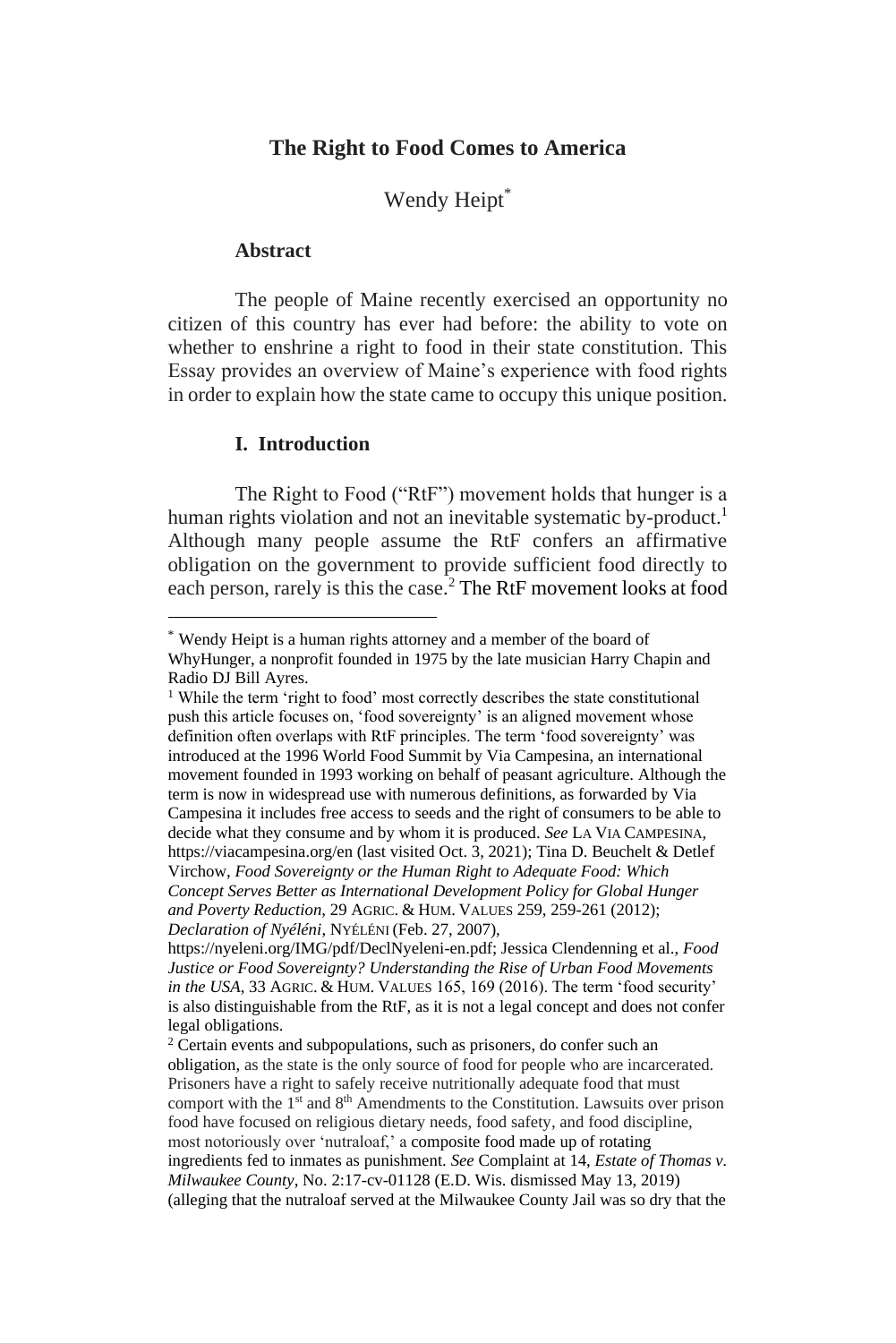determination as a human right and seeks to ensure that conditions allow for citizens to access adequate amounts of appropriate and available food themselves. In other words, the right to food is a person's right to feed themself, through their own efforts, with dignity. In order to fulfill this right, governments must afford the conditions that allow full realization of the right. There is no internationally agreed-upon model language for the  $RtF<sub>1</sub><sup>3</sup>$  and assorted treaties, constitutions and international bodies have used different definitions in explaining the right. $4$  I employ what I have termed the '4As' to most clearly define the RtF. The '4As' are: (1) Availability, (2) Accessibility, (3) Adequacy, and (4) Appropriateness. Availability means that individuals are able to produce, procure, and/or purchase the amount and types of food they need and desire. Accessibility means that there is sufficient infrastructure, both physical and economic, in a nation and a community, to allow individuals physical proximity to the food they need and desire and the resources to purchase that food without sacrificing other basic needs. Adequacy means that individuals are getting and will continue to get, enough calories, nutrients and micronutrients to lead healthy and safe lives. Appropriateness means that individuals are able to access food relating to their cultural preferences in a dignified manner and that food systems are environmentally sustainable over time.

The 4As emphasize that the RtF is one part of the human rights framework – an interdependent element whose achievement rests on the realization of other rights.<sup>5</sup> This is because human rights

dust from the loaf set off the fire alarm); *Prude v. Clarke*, 675 F.3d 732, 733 (7th Cir. 2012).

<sup>3</sup> *See* DUBRAVKA BOJIC BULTRINI, FOOD & AGRIC. ORG. OF THE UNITED NATIONS, GUIDE ON LEGISLATING FOR THE RIGHT TO FOOD 1, 3 (2009) (noting no model can account for each state's context, history or systems, but discussing key elements). <sup>4</sup> For example, the UN Special Rapporteur on the right to food defines it as the right to have regular, permanent, and unrestricted access — directly or by means of financial purchases — to quantitatively and qualitatively adequate and sufficient food corresponding to the cultural traditions to which the consumer belongs, and which ensure a physical and mental, individual and collective, fulfilling, and dignified life free of fear. The Committee on Economic, Social and Social Rights, general comment No. 12, determined that the right to adequate food is realized when every man, woman and child, alone or in community with others, has physical and economic access at all times to adequate food or means for its procurement. U.N., Off. of the High Comm'r, About the Right to Food and Human Rights, https://www.ohchr.org/EN/Issues/Food/Pages/AboutHRFood.aspx (last visited Oct. 3, 2021).

<sup>5</sup> Many international instruments recognize that using a human rights framework when discussing the RtF implicates multiple other rights. For example, the ICESCR recognizes the RtF is connected to the rights to health, housing and social security. *See* International Covenant on Economic, Social and Cultural Rights art.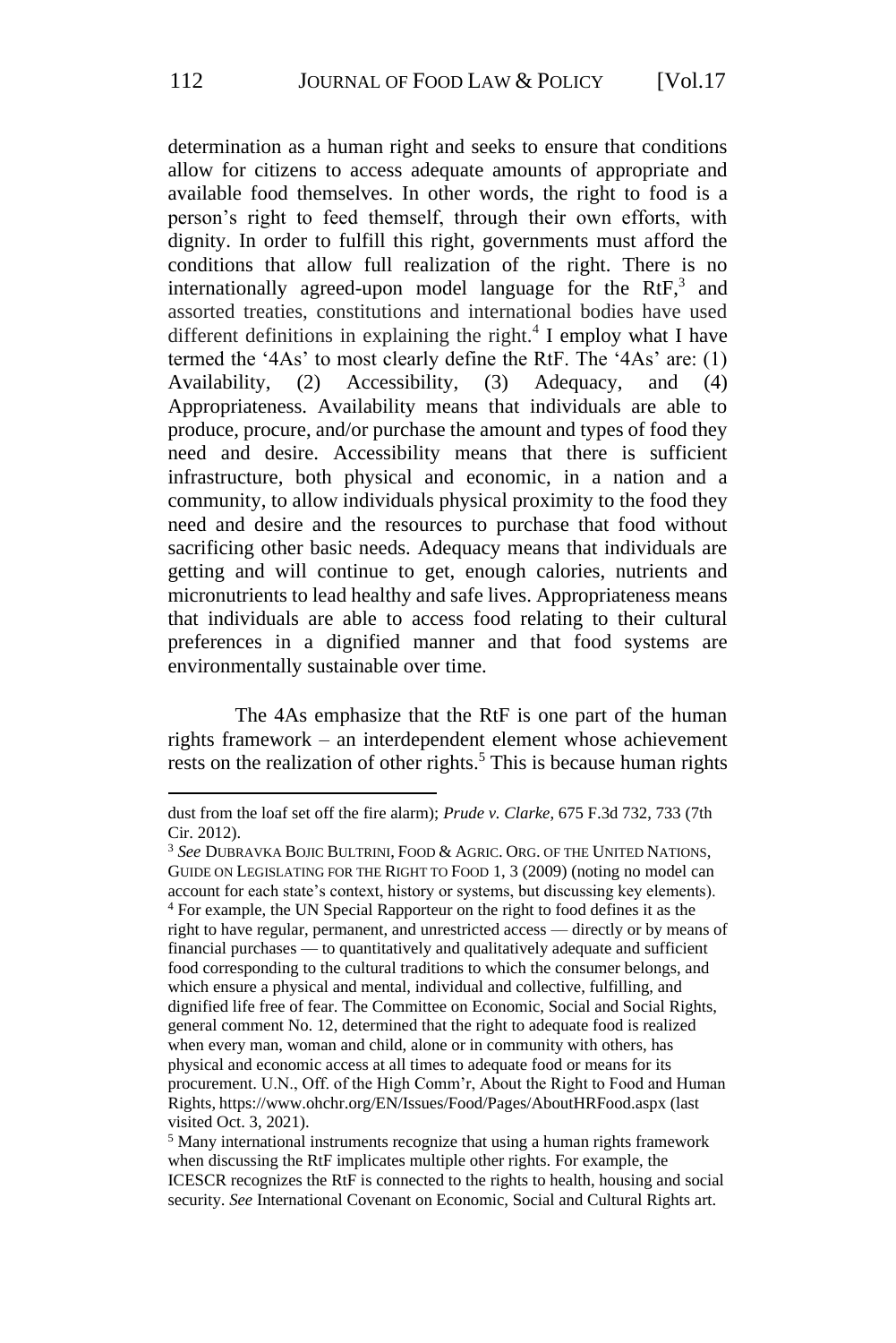are integrally intertwined and the full realization of any one of them depends on the progress of others.<sup>6</sup> To illustrate at its extreme, starvation will essentially nullify the fulfillment of all other rights. Less dramatically, a lack of sufficient food hinders the full realization of other rights. To ensure that human beings can fully realize all their fundamental human rights, they must be able to feed themselves amid conditions allowing for adequate realization of this right. The RtF asks that the government refrain from actions that stymie its realization and act in a manner that will facilitate realization of the right. It also means that the government will step in to ensure that third-party actors are not permitted to undermine the right.<sup>7</sup> RtF amendments including the 4As provides future courts with a structure for interpretation and pushes recognition of the fact that hunger is a human rights and social access issue that effects marginalized communities most acutely.<sup>8</sup>

While the Rtf is recognized under international law and by governments around the globe, the United States has no such right in its federal constitution and has not signed onto any documents that would give that right to its citizens.<sup>9</sup> Until Maine made history with

<sup>9, 11, 12,</sup> Dec. 16, 1966, U.N.T.S.14531. The UN 2030 Agenda for Sustainable Development is built around seventeen Sustainable Development Goals (SDGs) which recognize that ending hunger is inextricably linked with ending other deprivations and with strategies promoting economic growth and justice. *See* U.N., Dep't of Econ. & Social Affs., The Sustainable Development Goals Report (2018), https://unstats.un.org/sdgs/report/2018/interlinkages/ (last visited Oct. 4, 2021). <sup>6</sup> *See* K. Heather Devine, *Vermont Food Access and the "Right to Food": Using the Human Right to Food to Address Hunger in Vermont,* 41 VERMONT L. REV. 177, 181-82 (2016).

 $<sup>7</sup>$  As one example, this is thought to include proactive measures to eliminate</sup> harmful pesticides and the adoption of policies addressing climate change. *See* Hum. Rgts. Council, Rep. of the Special Rapporteur on the Right to Food, U.N. Doc. A/HRC/34/48 (2017); Hilal Elver (Special Rapporteur on the Right to Food), Right to Food, U.N. Doc. A/70/287 (2015).

<sup>8</sup> That said, not every nation with an explicit or implicit right to food incorporates the 4As. This is not only because this is an evolving right but also because incorporating all of the 4As makes it more difficult to pass amendments when there is opposition. As explained below, this holds true for the experience in Maine, where drafters had to hone their proposed language to garner the votes necessary for passage. *See* H.R. 95, 130th Leg., Reg. Sess. (Me. 2021). <sup>9</sup> U.N. Food & Agric. Org., The Right to Food Around the Globe, http://www.fao.org/right-to-food-around-the-globe/countries/usa/en/ (last visited Oct. 1, 2021). The most comprehensive RtF language is found in the International Covenant on Economic, Social and Cultural Rights (ICESCR). Other relevant documents include the Universal Declaration on Human Rights, International Covenant on Civil and Political Rights, Convention on the Elimination of All Forms of Discrimination Against Women, Convention on the Rights of the Child, 1996 World Food Summit and Convention on the Rights of Persons with Disabilities. *See generally* Margaret E. McGuinness, *Exploring the Limits of*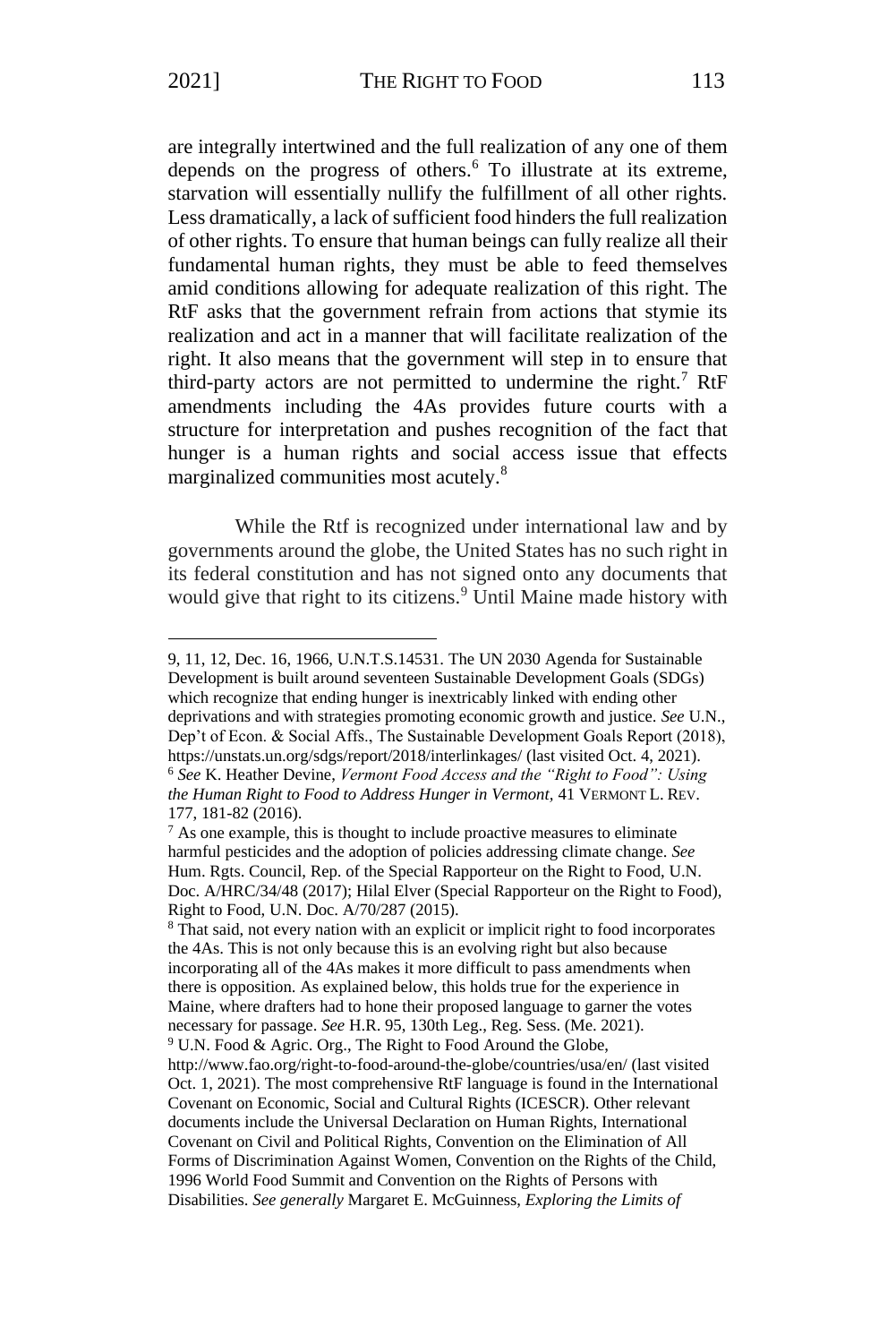their RtF amendment, concerns over food regulations, availability and equity in the United States have focused on only two areas: the food regulatory system and programs to feed the hungry. Efforts to challenge the food regulatory system have resulted in 'cottage food' or 'food freedom' laws, both of which provide small-scale producers with the ability to sell or donate certain food products. Efforts to address issues of food availability and equity have resulted in antihunger efforts such as federal nutrition programs and charitable food banks,<sup>10</sup> both of which received increased attention during the Covid-19 pandemic.<sup>11</sup> All of these efforts to address problems with the food system actually further entrench the current structure, allow the monetization of food waste, and depend on the populace embracing temporary charity as a solution to the structural problem of hunger.<sup>12</sup>

(discussing state behavior and international human rights). The existence of the RtF on the world stage provides two things to advocates in this country: a framework for pursuing the right and proof of an evolving standard.

https://www.benefits.gov/benefit/1272 (last visited Oct. 2, 2021).

8, 2020), https://www.politico.com/news/2020/06/08/food-banks-plead-for-help-306492 (discussing the choice to increase public food dispersal rather than increase benefits).

*International Human Rights Law*, 34 GA. J. INT'L & COMP. L. 393 (2006)

<sup>&</sup>lt;sup>10</sup> The largest food nutrition entitlement program is the Supplemental Nutrition Assistance Program (SNAP), which actually provides significantly more food than food banks. *See* Dan Charles, *Food Banks Say SNAP is a Better Way to Get Food to People*, NAT'L PUB. RADIO (May 21, 2020),

https://www.npr.org/2020/05/21/860475302/food-banks-say-snap-is-a-better-wayto-get-food-to-people. In order to qualify for SNAP in Maine, a family of four must have a before-tax annual household income below \$49,025. *Maine Supplemental Nutrition Assistance Program*, BENEFITS.GOV,

<sup>&</sup>lt;sup>11</sup> Covid-19 exposed the depths of food insecurity in the country. The term food insecurity, as officially monitored by the USDA, describes households that do not have sufficient access at all times to enough food for an active, healthy life. *Food Security in the U.S*, ECON. RSCH. SERV.,U.S. DEP'T AGRIC.,

<https://www.ers.usda.gov/topics/food-nutrition-assistance/food-security-in-the-us/> (Sept. 8, 2021). Many others have written about the exposure of food insecurity during the pandemic. *ee generally,* Lauren Bauer, *The Covid-19 Crisis Has Already Left Too Many Children Hungry in America*, BROOKINGS (May 6, 2020), https://www.brookings.edu/blog/up-front/2020/05/06/the-covid-19-crisis-hasalready-left-too-many-children-hungry-in-america/ (noting April 2020 survey finding a 400% increase in hunger rates); John Burnett, *Thousands of Cars Line Up at One Texas Food Bank as Job Losses Hit Hard*, NAT'L PUB. RADIO (Apr. 17, 2020), https://www.npr.org/2020/04/17/837141457/thousands-of-cars-line-up-atone-texas-food-bank-as-job-losses-hit-hard (showing aerial footage of Texans lining up outside a San Antonio food bank); and Helena Bottemiller Evich, *'There's Only so Much We Can Do: Food Banks Plead for Help*, POLITICO (June,

<sup>&</sup>lt;sup>12</sup> One way the current system has monetized waste is by reframing it as "charity" and distributing it to marginalized communities via programs such as the government's pandemic Farmers to Families Food Box Program. Jocelyn Meyer, *Burdening Food Banks with the Charity of Waste*, ME. J. CONSERVATION & SUSTAINABILITY (2021), https://umaine.edu/spire/2021/04/08/meyer/#\_edn4. *See also* Andrew Coe, *Free Produce, With a Side of Shaming*, N.Y. TIMES (June 25,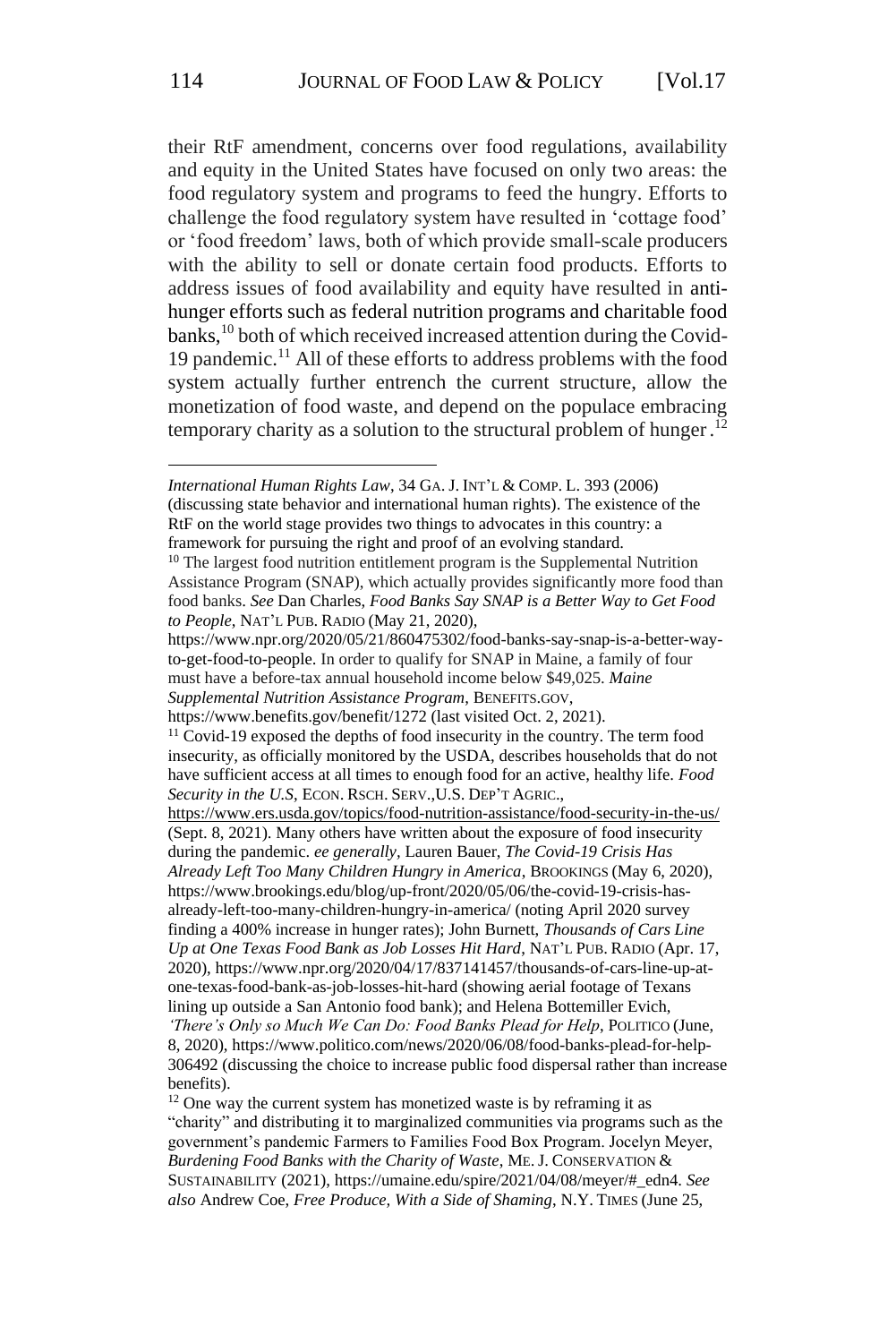Unlike the RtF, none of these avenues use a human rights lens, and none provide a whole-scale transformation of a system where hungry people exist while there is sufficient food to feed everyone.<sup>13</sup> But the realization that there are issues with the current system and efforts to address these problems provided a foundation of food-rights work that the RtF movement in Maine built on.

How a RtF will explicitly play out in Maine, or in any other locale, depends on what the people do with the right once it is ratified. While international human rights language provides a RtF framework, once the right is a part of the Maine constitution, the meaning it holds will be shaped by the way in which those adopting it adapt it to fit their local concerns.<sup>14</sup> At the least, the people of Maine will be able to rely on this amendment if they believe that an existing or proposed law, regulation, or ordinance infringes on their RtF. But the means of its implementation will no doubt build on the food independence work Mainers have been doing for decades.<sup>15</sup>

#### **II. Maine's History of Food Advocacy**

Maine's RtF work rests on a recognition of food insecurity and a foundation of local food advocacy and independent local government action that has been particularly strong for the last three decades.<sup>16</sup> Historically, the relationship between the state of Maine

<sup>2020),</sup> https://www.nytimes.com/2020/06/25/opinion/snap-food-pantry-aid.html. Food is often rejected after reaching grocery stores, as it is often easier for stores to discard and write-off what they do not want, even if hungry people are geographically close.

<sup>13</sup> *See* Eric Holt-Giménez et al., *We Already Grow Enough Food for 10 Billion People...and Still Can't End Hunger,* 36 JOURNAL OF SUSTAINABLE AGRICULTURE 595, 595 (2012). *See also* Victor Rodriguez, *How to Feed 10 Billion People,*  UNITED NATIONS ENVIRONMENT PROGRAMME (2020), https://www.unep.org/newsand-stories/story/how-feed-10-billion-people; Bridget Shirvell, *Should Emergency Food Be the Long-Term Solution to Hunger?,* HUNTER COLL. FOOD POL'Y CENTER. (Oct. 29, 2019), https://www.nycfoodpolicy.org/should-emergency-food-be-thelong-term-solution-to-hunger/; Olivier de Schutter et al., *Food Banks Are No Solution to Poverty*, THE GUARDIAN (Mar. 24, 2019),

https://www.theguardian.com/society/2019/mar/24/food-banks-are-no-solution-topoverty.

<sup>&</sup>lt;sup>14</sup> The manner in which localities adopt human rights claims to their particular needs is termed 'vernacularization.' *See* Peggy Levitt & Sally Merry, *Vernacularization on the Ground: Local Uses of Global Women's Rights in Peru, China, India and the United States,* 9 GLOB. NETWORKS 441, 441 (2009).

<sup>15</sup> Naomi Hossain & Dolf te Lintelo, *A Common Sense Approach to the Right to Food,* 10 J. HUM. RTS. PRAC. 367 (2019).

<sup>16</sup> According to the U.S. Department of Agriculture's Economic Research Service, Maine has a food insecurity rate above the national average. *See State Fact Sheets: Maine,* ECON. RSCH. SERV.,U.S. DEP'T AGRIC.,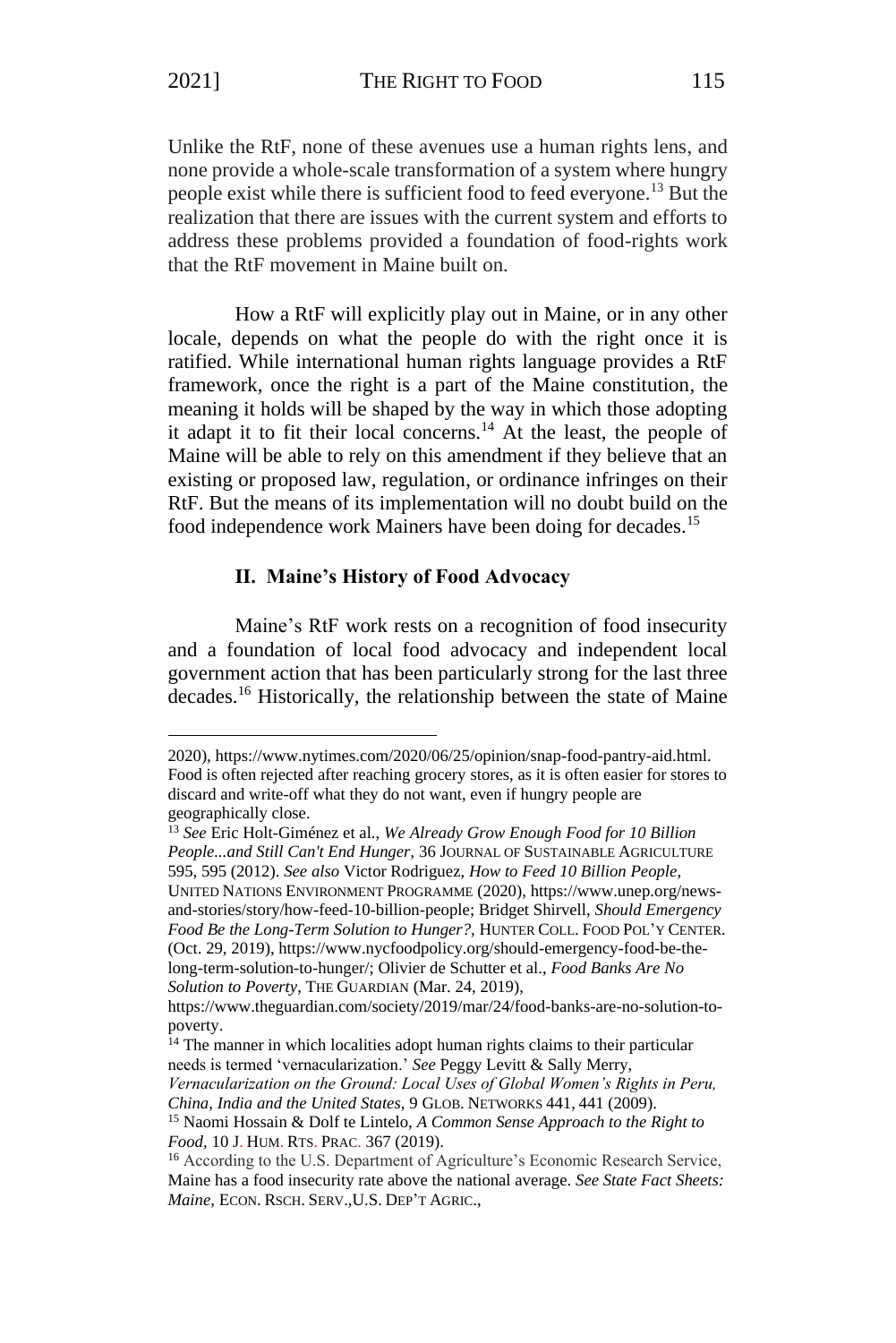and its localities held that municipalities were subdivisions of the state without independence.<sup>17</sup> Over time it became clear that local issues required individualized solutions and having to procure state approval for each problem was a burden to both the municipality involved and to the state. In response, Maine added a home rule constitutional amendment in 1969, which has been accorded liberal construction and gives a presumption of authority to local enactments.<sup>18</sup> Home rule began to flourish in the 1990s when judicial interpretation gave the amendment more teeth.<sup>19</sup> At about the same time, Maine began a "farm renaissance," with the number of farms, new farmers, farm production, farm size, and the percent of principal farm operators all increasing, and giving Maine the largest number of farms in New England.<sup>20</sup> Maine is also particularly supportive of community-supported agriculture and farmers' markets – the state ranked fifth in the most recent Locavore Index and second in direct sales per capita, meaning that it has one of the nation's strongest communities of producers and consumers of local food.<sup>21</sup> Finally, Maine has also shown a willingness to innovate, resulting in its being first in the nation in a number of areas of food systems and access. For example, Maine has one of the earliest cottage food laws in the

https://data.ers.usda.gov/reports.aspx?StateFIPS=23&StateName=Maine&ID=178 54 (Sept. 9, 2021). The rate of food insecurity in Maine is higher in BIPOC

communities than in white communities. *See* James Myall, *Issue Brief: Food* 

*Insecurity in Maine,* ME. CTR. FOR ECON. POL'Y (Dec. 23, 2019), https://www.mecep.org/wp-content/uploads/2019/12/MECEP-Hunger-Issue-Brief-2019.pdf.

<sup>17</sup> Sarah Schindler, *Food Federalism: States, Local Governments, and the Fight for Food Sovereignty*, 79 OHIO ST. L. J. 772, 773, 776 (2018).

<sup>&</sup>lt;sup>18</sup> This amendment came out of a 1967 commission set up to study the issue, which forwarded their recommendations in 1968. A Home Rule Enabling Act was passed in 1970. In the U.S., 'home rule' definitions vary but generally mean that localities have the ability to exercise some governing power without express state

delegation, generally resulting in a decrease in state influence over pockets of the state and a rejection of Dillon's Rule. See ME. CONST. art. VIII, pt. 2, § 1.

<sup>19</sup> Shane Wright, *Smith v. Town of Pittston: Municipal Home Rule's Narrow Escape from the Morass of Implicit Preemption*, 57 ME. L. REV. 613, 614 (2005). This builds on a tradition of new England farmers who bucked authority in favor of autonomy, going back as far as the American Revolution.

<sup>20</sup> Gary Keough, *Maine Agriculture is "Up" in More Ways than One*, U.S. DEP'T. OF AGRIC. BLOG (Feb. 21, 2017), http://blogs.usda.gov/2014/07/10/maine-

agriculture-is-up-in-moreways-than-one/; Timothy B. Clark, *Can Maine Lead New England to a Farming Renaissance?,* ROUTE FIFTY (Aug. 11, 2015),

https://www.route-fifty.com/management/2015/08/maine-farming-new-englandagriculture/119025/.

<sup>&</sup>lt;sup>21</sup> For the most recent results, see Locavore Index 2019, STROLLING OF THE HEIFERS (May 31, 2019), https://www.strollingoftheheifers.com/locavore/.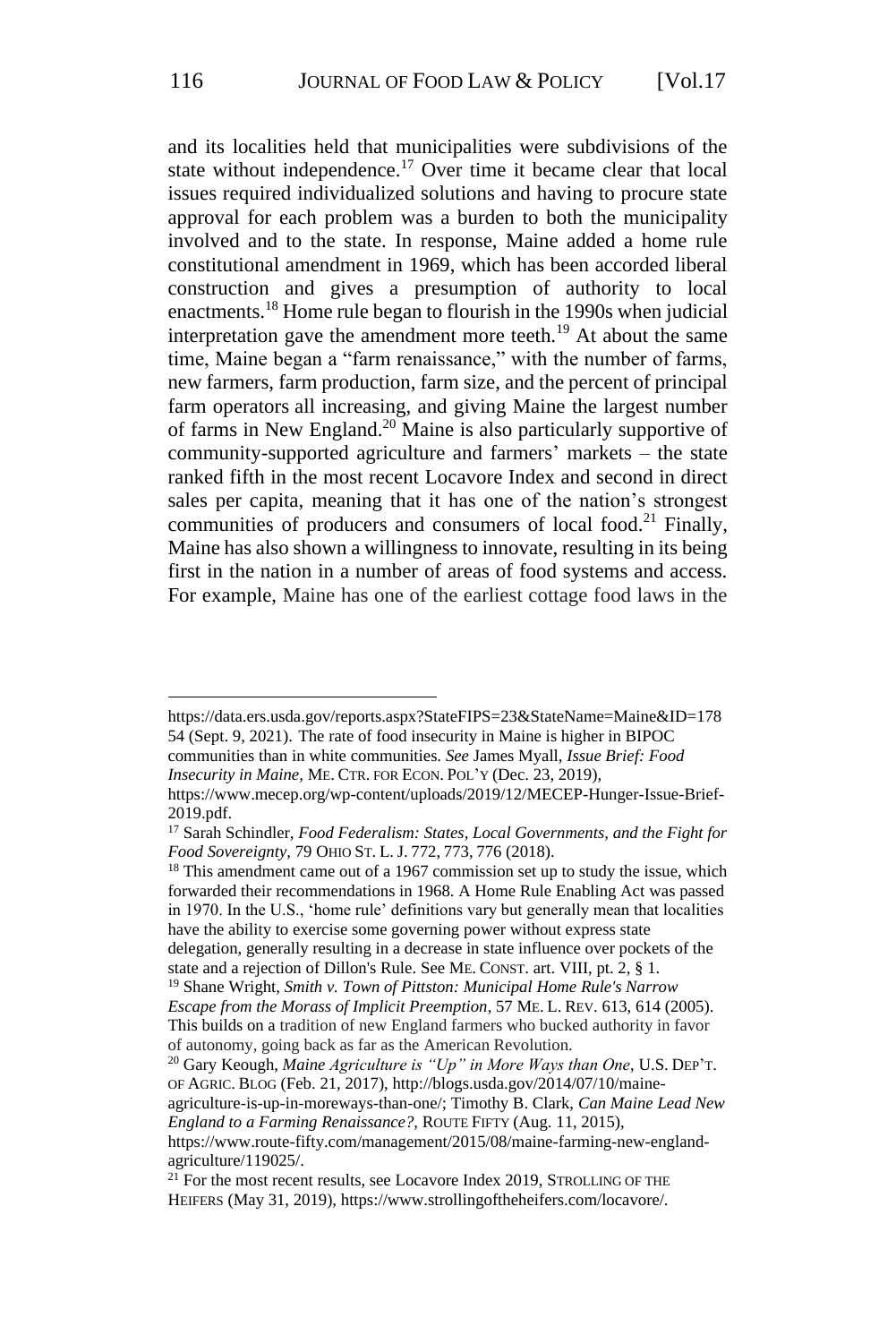country, a 'home manufacturing' law that has been in place since 1980. <sup>22</sup>

Against this backdrop, the modern story of Maine and food advocacy began in 2011, with the passage of the Food Safety Modernization Act.<sup>23</sup> The legislation represented an overhaul of food-handling regulations aimed at increasing safety. Still, opponents worried it would negatively impact small farmers by, among other things, imposing expensive regulations, reducing access to local food, increasing chemical use, decreasing natural fertilizers, and making it harder for farms to diversify.<sup>24</sup> This law was seen as the latest affront to small farmers and food advocates in Maine, who had been battling what they saw as overly onerous regulations relating to issues such as poultry and milk since at least  $2009$ .<sup>25</sup> Relying on the tradition of town meetings and the state's strong home

<sup>22</sup> On the other side, Maine was one of the first states to begin limiting SNAP, reducing the number of childless adults receiving aid by 80% but increasing reliance on food banks and the percentage of food-insecure people in the state. Aimee Picchi, Must Work for Food Stamps: A Modest Proposal or Recipe for Hunger?, CBS News (May 18, 2018), https://www.cbsnews.com/news/mustworkfor-food-stamps-a-modest-proposal-or-recipe-for-hunger/.

<sup>&</sup>lt;sup>23</sup> Prior to passage of the Food Safety Modernization Act, Maine advocates had formed GE Free Maine, an organization that worked with Maine communities to pass resolutions against genetically engineered foods. In 2006 GE Free Maine merged with the Independent Food Project, a local organization working on food sovereignty issues, to form Food for Maine's Future. Food for Maine's Future continued the work of both these organizations, and supported the town of Montville when, in 2008, they became the first Maine town to pass a binding ordinance banning the cultivation of genetically engineered crops in their community. *About*, FOOD FOR MAINE'S FUTURE,

https://savingseeds.wordpress.com/about/ (last visited Jan. 20, 2022). <sup>24</sup> *Top 10 Problems with the Food and Drug Administration's Proposed Food Safety Regulations for Farmers and Local Food Businesses*, NAT'L SUSTAINABLE AGRIC. COAL. (Oct. 11, 2013), https://sustainableagriculture.net/blog/food-safetycomments-top-10/.

<sup>&</sup>lt;sup>25</sup> HILDA E. KURTZ ET AL., SCALING BIOPOLITICS: ENACTING FOOD SOVEREIGNTY IN MAINE (USA) 8, 10-12 (2013), available at

https://www.tni.org/files/download/40\_kurtz\_2013.pdf. During this time period, Maine farmers and food advocates also had to contend with state officials encouraging compliance with the National Animal Identification System (NAIS), a program that sought to identify and track most livestock. Small farmers across the country opposed the system, and in 2006 Maine agriculture officials were assaulted with manure at a meeting discussing the system. Matthew E. Rohrbaugh, *It's Eleven O'Clock, Do You Know Where Your Chicken Is? The Controversy Surrounding the National Animal Identification System and Its Application to Small and Organic Farmers*, 32 Vt. L. Rev. 407, ? (2007). In 2010, the USDA ended the NAIS program, giving a victory to farmers and their allies in Maine. *Animal Identification & Tracing: An Overview,* THE NAT'L AGRIC. L. CTR., https://nationalaglawcenter.org/overview/animalid/ (last visited Jan. 20, 2022).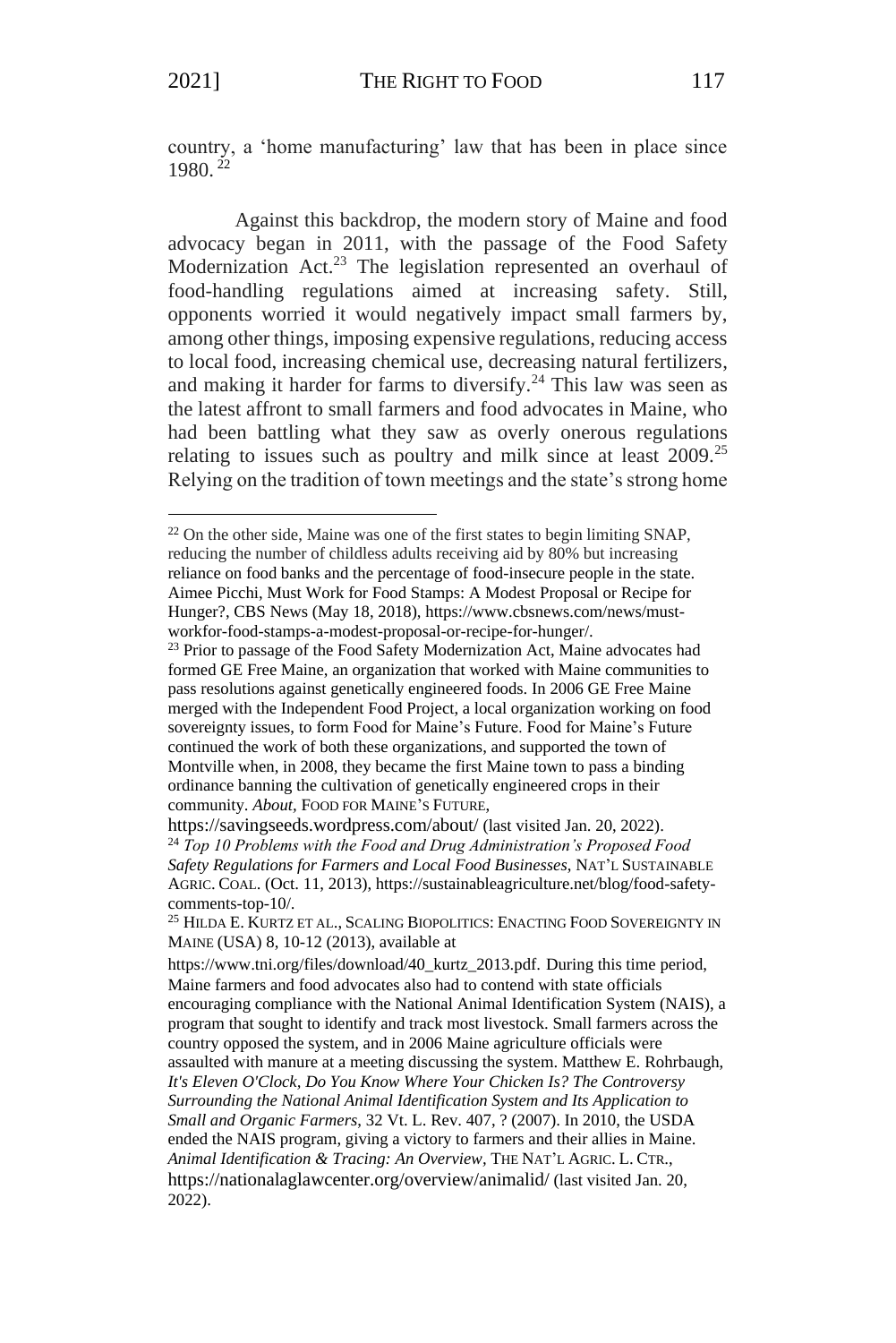rule, a group of farmers and their allies met, consulted various community organizations, surveyed the food freedom laws being discussed and researched rights based ordinances enacted in Maine relating to water extraction. Before the Food Safety Modernization Act Passed through Congress, the group had drafted the "Local Food and Community Self-Governance Ordinance," in order to exempt small local producers selling products for home consumption from state license and inspection regulations.<sup>26</sup> This ordinance was passed by four towns in Maine's Hancock County,<sup>26</sup> one of which, Blue Hill, passed it by an overwhelming voice vote margin at their annual town meeting.<sup>27</sup> While there was no official state support for these ordinances, the legislature did pass a joint resolution expressing their support for food sovereignty and specifically their opposition to "any federal statute, law or regulation that attempts to threaten our basic human right to save seed and grow, process, consume and exchange food and farm products within the State of Maine."<sup>28</sup>

It was within this context – the passage of the Food Safety Modernization Act and the Blue Hill Self-Governance Ordinance – that farmer Dan Brown literally stepped in. Brown, a raw milk producer, had been selling his product without a license and without labels notifying consumers the milk was unpasteurized. Brown had been offering his wares since 2006 at his farm stand and at local farmers' markets in the town of Blue Hill. In 2011, state officials ordered him to cease selling his product without proper licensing and labeling. Citing the local ordinance, Brown continued his operation, and on November 3, 2011 the state of Maine filed a lawsuit against Brown.<sup>29</sup>

<sup>&</sup>lt;sup>26</sup> These advocates were Heather and Phil Retberg, Deborah Evans, Bob St. Peter, and Larissa Curlik, and were supported by Kevin Ross and Liz Solet. The

Ordinance caught the attention of the Community Environmental Legal Defense Fund, who brought farmer and advocate Heather Retberg to a Democracy School they sponsored.

<sup>&</sup>lt;sup>26</sup> The other Hancock Country towns were Sedgwick, Penobscot, and Trenton, joined by a fifth town (Hope) in Knox County. Subsequently, other selfgovernance food ordinances were passed in and outside of Maine.

 $^{27}$  Blue Hill, Me, Local Food and Community Self-Governance Ordinance of 2011 (Apr. 1, 2011), available at

https://www.animallaw.info/sites/default/files/lousmebluehillfarmingandfoodprodu ction.pdf.

 $28$  H.P. 1176, 125th Leg., 1st Reg. Sess. (Me. 2011). Two state bills along the same lines were also introduced although neither passed, LD 366 and LD 330, both of which were proposed by Representative Walter Kumiega.

<sup>29</sup> Summons at 1, *State v. Brown*, ELLSC-CV-11-70 (Me. Super. Ct., Han. Cty., Nov. 3, 2011).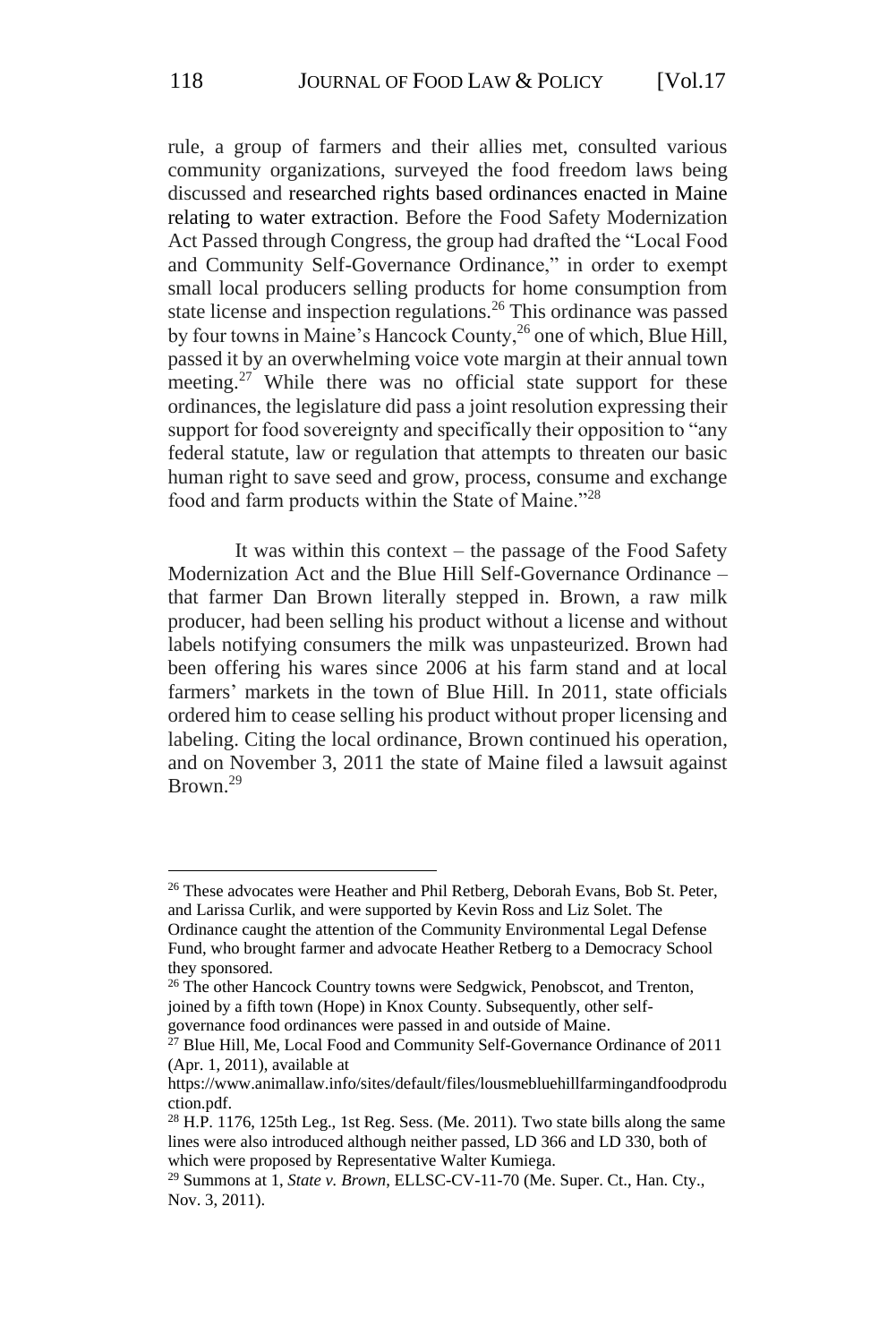While the state claimed that a sample of Brown's raw milk had levels of bacteria high above the state's standard, they also acknowledged that the case was part of a regulatory turf war.<sup>30</sup> In response, Brown declared that he would rely on the Blue Hill ordinance and continue to sell his milk. Brown became a cause célèbre, and support for his position grew.<sup>31</sup> On November 18, 2011 the Blue Hill Board of Selectmen unanimously voted to request that the state drop the charges against Brown. Despite the support, the charges remained and in April 2013, the Hancock County Superior Court granted summary judgment to the state of Maine and imposed civil penalties and costs on Brown.<sup>32</sup> The court also enjoined Brown from selling milk without a license, selling unpasteurized milk without labeling it as such, and operating a food establishment without a license.<sup>33</sup> Support for Brown's position remained strong in the state, and Brown appealed his loss.<sup> $34$ </sup> In June 2014, the Maine Supreme Judicial Court, relying on statutory construction, upheld the lower court's decision that Brown had broken the law.<sup>35</sup>

Maine's food independence fight continued after Brown's loss, and by the following year seventeen towns had passed local food ordinances. At this point, activists in Maine decided to pursue a RtF at the state constitutional level. They viewed the RtF as a human right demanding forward-thinking unlike litigation, which most often looks backward to address wrongs already committed. A constitutional amendment would establish a RtF beyond the reach of

<sup>30</sup> Kevin Miller, *State Sues Blue Hill Farmer for Selling Unpasteurized Milk at Farmers' Markets*, BANGOR DAILY NEWS (Nov. 16, 2011),

https://bangordailynews.com/2011/11/16/news/hancock/blue-hill-farmer-cited-forviolating-state-law/?ref=inline. *See* Press Release, Food for Maine's Future, Internal Dept. of Ag Emails Raise Questions About Motivation in Farmer Brown Case (Apr. 4, 2012) (on file with author).

<sup>31</sup> *See* We Are All Farmer Brown, *Farmer Brown Tells His Story*, YOUTUBE (Nov. 14, 2011), https://www.youtube.com/watch?v=NeS4RZ50uWU (explaining that his behavior hadn't changed but the Department of Agriculture rules had).

<sup>32</sup> *State v. Brown*, ELLSC-CV-11-70 at 1 (Me. Super. Ct., Han. Cty., Apr. 27, 2013) (Murray, J.).

<sup>&</sup>lt;sup>33</sup> *Id.* at 9. Brown has since become a medical marijuana grower. Jennifer Osborn, *Marijuana Growing Supply Shop Opening in Blue Hill*, ELSWORTH AM. (Feb. 21, 2017), https://www.ellsworthamerican.com/maine-news/business-news/marijuanagrowing-supply-shop-opening-blue-hill/.

<sup>&</sup>lt;sup>34</sup> In the midst of Farmer Brown's fight state legislator Craig Hickman introduced concept draft HP 325. Entitled "An Act to Increase Food Sovereignty in Local Communities," it sought to "preserve the ability of local communities to produce, process, sell, purchase and consume local foods." On April 11, 2013, it received a 10-2 vote of "ought not to pass." H.P. 325, 126th Leg., 1st Reg. Sess. (Me. 2013). <sup>35</sup> The court did not address the ordinance or Brown's claim that the ordinance exempted him from state licensing requirements and from their health and sanitation regulations. *State v. Brown*, 95 A.3d 82, 90 (Me 2014).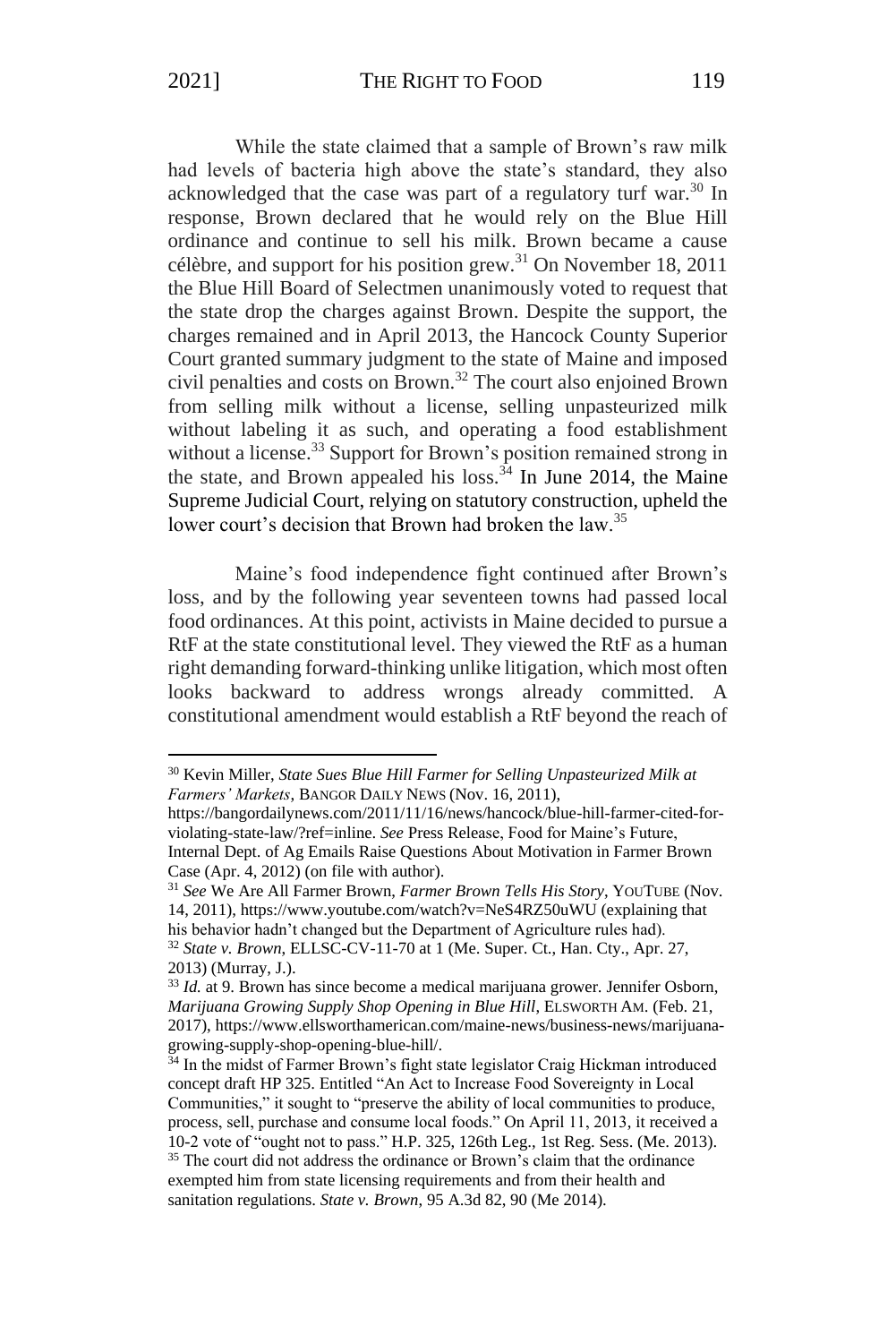changing legislatures and would transform the conversation from one about marginalized individuals seeking special handouts to one about empowered communities demanding accountability.<sup>36</sup> They also recognized that a RtF embraces both positive and negative rights and that state constitutions are historically disposed to recognize positive social and economic rights.<sup>37</sup>

Rep. Craig Hickman introduced the first of what would be several attempts to pass a RtF constitutional amendment in the 2015- 2016 session.<sup>38</sup> The language for the proposed amendment was based on work done by food sovereignty advocates in the state, who had surveyed RtF language used internationally and also assessed food sovereignty issues nationwide in an effort to construct a proposal that reflected both human rights concerns and practical applications.<sup>39</sup> While the first attempts to pass the amendment did not have the necessary support to pass, they did receive notable backing from within the state and individuals outside Maine's borders.<sup>40</sup>

<sup>&</sup>lt;sup>36</sup> In addition, state constitutions are also largely flexible documents amenable to modification, offering fifty opportunities to try out different solutions. They also provide a forum for evolving standards that go beyond federal constitutional mandates. *State v. Caouette,* 446 A.2d 1120, 1122 (Me. 1982). This flexibility provides an opportunity to more accurately represent human rights values reflecting community standards particular to a single state. The close relationship between the voice of the community and their state representatives is reflected in Maine's constitutional process, where the voting public will ultimately get to vote on the RtF Amendment 384.

<sup>&</sup>lt;sup>37</sup> Because our federal constitution is commonly believed to be an exceptional and negative document lacking positive rights, the idea of amending it to include a positive social right is generally dismissed at the outset. Negative rights are constraints on the government to prevent it from intruding on citizens' lives, and positive rights obligate the government to provide something for its citizens. While not completely accurate, it is true that for the most part, and as compared to other countries, the U.S. Constitution is more a document of negative than positive rights. EMILY ZACKIN, LOOKING FOR RIGHTS IN ALL THE WRONG PLACES: WHY STATE CONSTITUTIONS CONTAIN AMERICA'S POSITIVE RIGHTS 4, 8 (2013). The creation of both negative and positive rights attached to the RtF has been recognized even when those specific terms are not used. *See* U.N. FOOD & AGRIC. ORG., VOLUNTARY GUIDELINES TO SUPPORT THE PROGRESSIVE REALIZATION OF THE RIGHT TO ADEQUATE FOOD IN THE CONTEXT OF NATIONAL FOOD SECURITY 3, 5  $(2004)$ .

<sup>38</sup> H.P. 532, 127th Leg., 2d Reg. Sess. (Me 2015).

<sup>&</sup>lt;sup>39</sup> These advocates include Heather Retberg and Craig Hickman, who consulted with legislative committee members, farmworkers, and members of the Maine Farm Bureau."

<sup>&</sup>lt;sup>40</sup> For example, these RtF proposals were supported by Food for Maine's Future, the Farm-to-Consumer-Legal-Defense-Fund, the Maine State Grange, Local Food Rules, the Maine Organic Farmers and Gardeners Association, the Houlton Band of Maliseet Indians, the Passamaquoddy Tribe, and numerous local food cooperatives.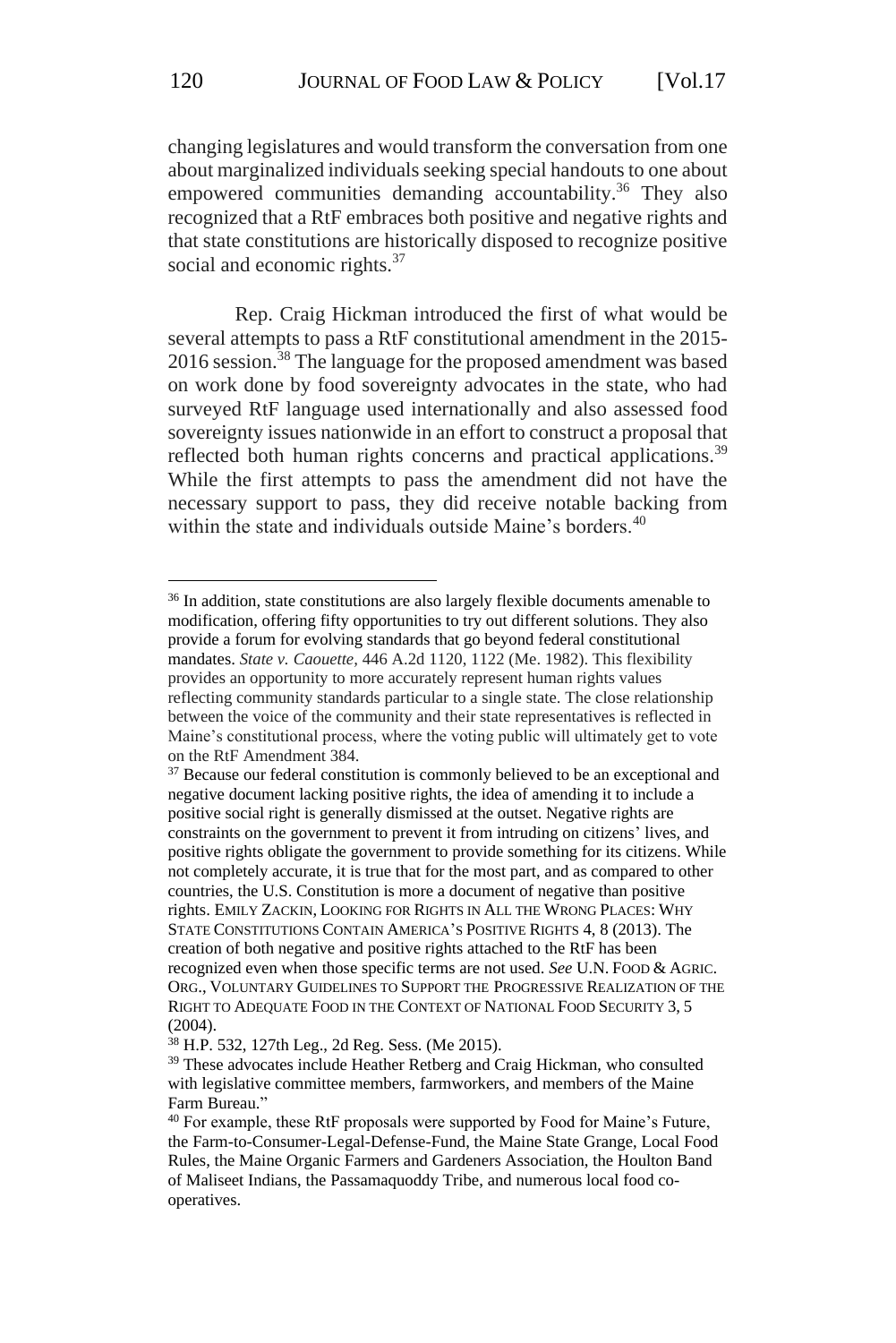In 2017, Maine again made food news history when it passed LD 725, "An Act to Recognize Local Control Regarding Food Systems," a bill that gave Maine towns and cities the right to pass local ordinances allowing food products to be exempt from state and federal regulation or inspection.<sup>41</sup> This exemption included but was not limited to, meat, poultry, milk, dairy products, processed foods, canned foods, juice, eggs, fish, and seafood. The governor signed the bill, and the Maine Food Sovereignty Act was set to take effect November 1, 2017, by which point twenty Maine towns had passed these ordinances.<sup>42</sup> The USDA reacted quickly, sending a letter that questioned whether the state would be able to maintain sufficient food safety standards to enable it to retain its inspection authority.<sup>43</sup> If Maine lost that authority, it would no longer be legal to sell meat processed at state facilities. Practically, this would mean fewer facilities for processing, increased and more expensive transportation for farmers, longer waits for products, and, ironically, increased federal involvement. Maine farmers, faced with a shutdown of the meat inspection program during their fall season – a shutdown that would likely close the doors of smallscale livestock and poultry farmers and slaughterhouses – began to support a proposed fix to the bill.<sup>44</sup> In response to the USDA's warning and the farmers' concerns, the state legislature held a special session and voted to amend LD 725 to, among other things, exempt meat and poultry processing from the food sovereignty law so that the state-inspected meat processing facilities would be able to continue operating.<sup>45</sup> The amendment was signed by the governor on October 31, 2017.<sup>46</sup>

Each of these skirmishes: the local ordinances, Brown's legal fight, and the Maine Food Sovereignty Act, generated increased awareness around issues of food independence and brought new

https://drive.google.com/file/d/0B3PYp5sROj\_1NkxMa3BRMHNVOXdkTDVwaj NZN245VDA0Vzdj/view?usp%3Dsharing

<sup>44</sup> *Legislative Alert*, ME. FARMERS MARKETS,

http://www.mainefarmersmarkets.org/wp-content/uploads/2017/10/Legislative-Update-re-Food-Sovereignty-Law.pdf. (last visited Oct. 7, 2021).

<sup>45</sup> Letter from Governor Paul R. LePage to the Legislature (Aug. 29, 2017),

https://drive.google.com/file/d/0B3PYp5sROj\_1QTEzTWZaZWtBV05NUFhnVm ZudGItYlp3aFJJ/view?usp%3Dsharing.

<sup>41</sup> S.P. 242, 128th Leg., 1st Reg. Sess. (Me. 2017).

<sup>42</sup> Suzanne Dunham, *New Local Food Ordinances Important for Maine Farmers,*  SUN J. (Aug. 20, 2017),

https://www.sunjournal.com/2017/08/20/new-local-food-ordinances-important-formaine-farmers/.

<sup>43</sup> Letter from Alfred V. Almanza, Acting Deputy Under Sec'y, Off. of Food Safety, to Walter Whitcomb, Maine Dept. of Agric. Comm'r (July 6, 2017),

<sup>46</sup> SP 242, 128th Leg., 1st Reg. Sess. (Me. 2017).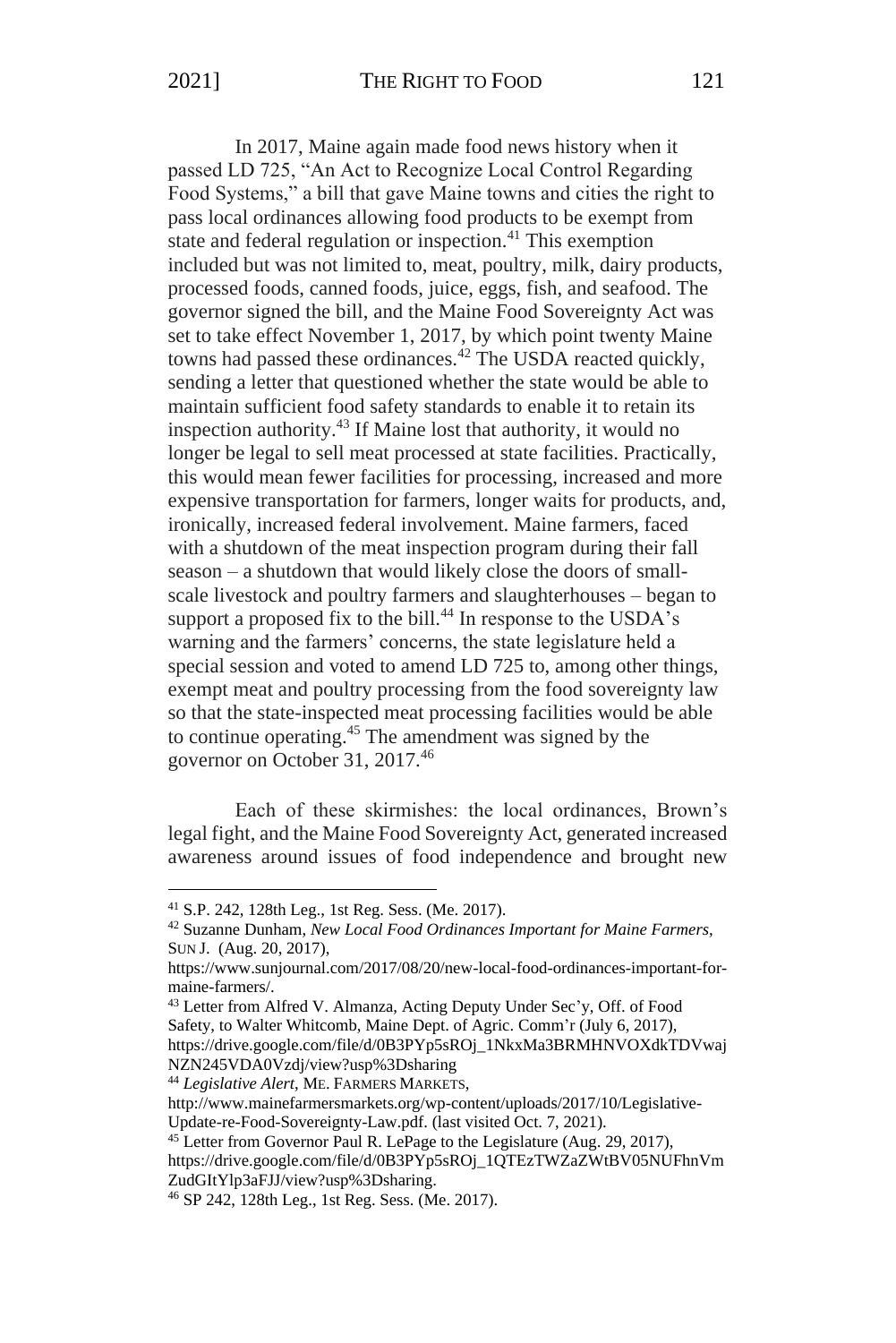allies into the push for a state constitutional RtF. In January 2021, Representative Billy Bob Faulkingham introduced H.P. 61 (L.D. 95) in the Maine House of Representatives, again seeking to add a RtF amendment to the Maine Constitution.<sup>47</sup>

In order to move forward, both the House and the Senate had to approve the amendment by a two-thirds majority. The proposal first went before the Committee on Agriculture, Conservation and, Forestry, which considered testimony and input and, in April 2021, gave the resolution a unanimous ought-to-pass report. <sup>48</sup> On May 18, 2021, the Maine House of Representatives voted 104 to 41 in favor of passage, exceeding the two-thirds threshold.<sup>49</sup> The resolution then went to the Senate, and on June 14, 2021, was placed on the Special appropriations table pending final passage before the session adjourned.<sup>50</sup> On July 2, 2021 the proposal passed the Maine Senate with a bipartisan two-thirds majority of  $23-10$ .<sup>51</sup> The amendment was placed on the statewide ballot in November of 2021 and passed with over 60% of the popular vote, making the RtF an official part of the Maine constitution.<sup>52</sup> The state of Maine now has the only constitutionally enshrined RtF in the country.<sup>53</sup>

#### **III. Analyzing Maine's Work**

While advocates recognize that the interests of those working for independence, food security, and farmers are

council in 2021 with the intention of introducing RtF legislation by 2023.

<sup>&</sup>lt;sup>47</sup> The only other state to introduce legislation seeking to establish a constitutional RtF is West Virginia. On March 15, 2021, Delegate Danielle Walker introduced House Joint Resolution 30, the "Right to food, food sovereignty and freedom from hunger," a proposed addition to article three, section twenty-three of the West Virginia Constitution. H.R.J. Res. 30, 85th Leg., 2021 Reg. Sess. (W. Va. 2021). The state of Washington has also begun the process, inaugurating an advisory

<sup>48</sup> Proposing an Amendment to the Constitution of Maine to Establish a Right to Food, H.R. Res. 61, 130th Leg., 1st Spec. Sess. (Me. 2021),

https://legislature.maine.gov/legis/bills/display\_ps.asp?LD=95&snum=13.

<sup>49</sup> *Maine LD95*, TRACK BILL, https://trackbill.com/bill/maine-legislative-document-95-resolution-proposing-an-amendment-to-the-constitution-of-maine-to-establisha-right-to-food/1975008/.

<sup>50</sup> *Id.* Note that this year Maine also considered a piece of concept draft legislation that sought to end hunger by 2030, in line with the SDG recommendations. *See* H.P. 127, 130th Leg, 1st Spec. Sess. (Me. 2021).

<sup>51</sup> *See LD 95*, FASTDEMOCRACY, https://fastdemocracy.com/bill-

search/me/130/bills/MEB00008554/#votes (last visited Oct. 7, 2021).

<sup>52</sup> Patrick Whittle, *Maine Voters Pass the Nation's First 'Right to Food' Amendment*, PRESS HERALD,

https://www.pressherald.com/2021/11/02/supporters-of-right-to-foodamendment-lead-in-early-returns/ (Nov. 3, 2021). <sup>53</sup> *Id.*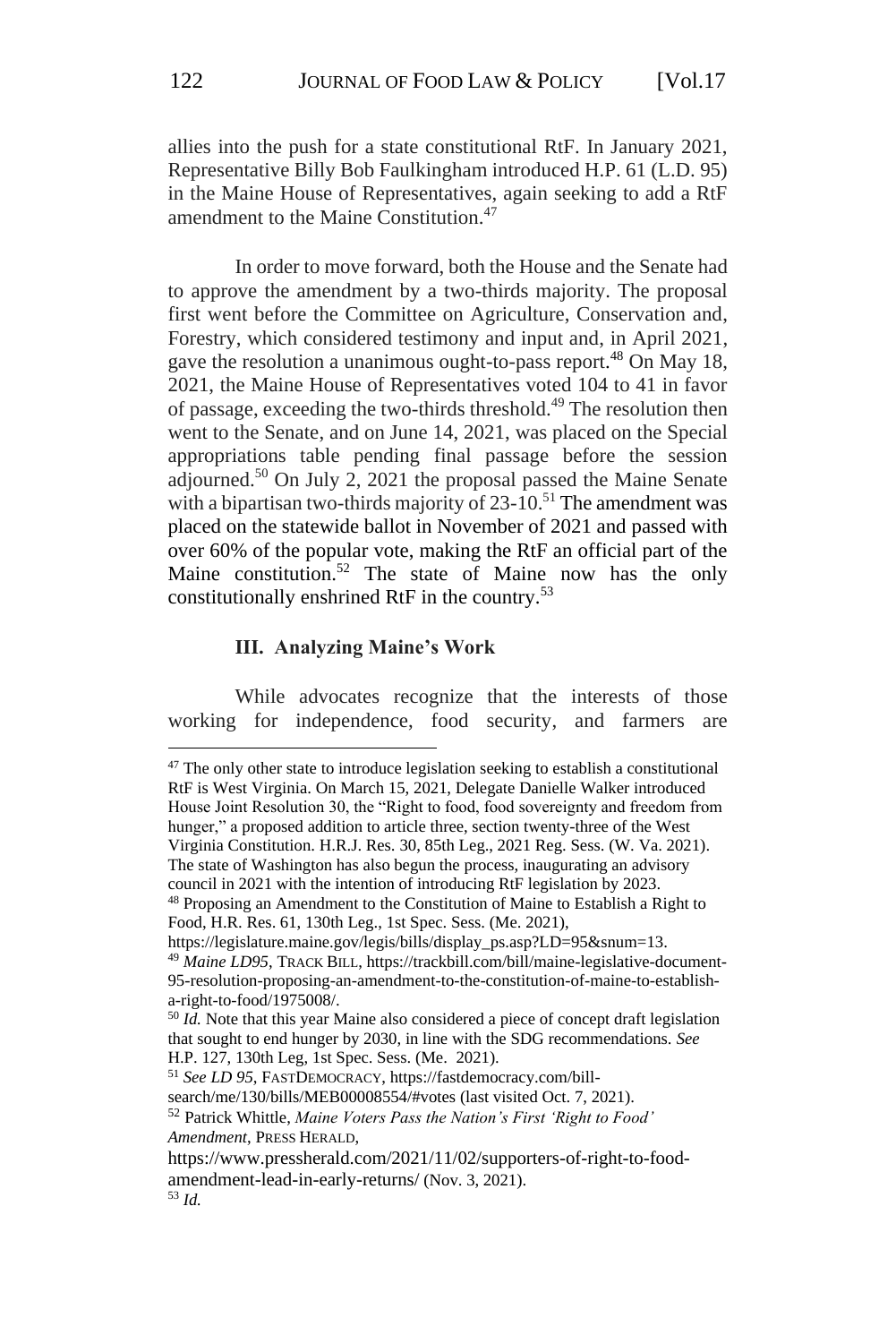interconnected, in my view, Maine's RtF work is grounded in a farmer/producer, independent locality, and libertarian perspective.<sup>54</sup> Specifically in Maine, most of the work in the food sovereignty arena was initiated by towns seeking autonomy.<sup>55</sup> This work garnered support across the political spectrum. Maine's experience, viewed with an understanding of the unique characteristics of the state and the origination perspective of its RtF work, can inform other localities seeking to incorporate a RtF in their state constitutions that

The proposed amendment that passed both houses of the Maine legislature this summer reads as follows:

> All individuals have a natural, inherent and unalienable right to food, including the right to save and exchange seeds and the right to grow, raise, harvest, produce and consume the food of their own choosing for their own nourishment, sustenance, bodily health and well-being, as long as an individual does not commit trespassing, theft, poaching or other abuses of private property rights, public lands or natural resources in the harvesting, production or acquisition of food.<sup>56</sup>

It is enlightening to contrast this language with that of the first RtF constitutional amendment drafted in Maine. As further explained below, the differences between the two proposals are, first and

encompasses the 4As.

<sup>54</sup> In my view, West Virginia's decision to seek a constitutional amendment on the RtF originated with advocates working on anti-hunger and anti-poverty projects, and the decision to forward the proposed amendment came from a legislator with a personal history of food insecurity. This differing origination point may influence allies, approaches, and the language used as the work proceeds.

<sup>55</sup> Joao Fonseca, *Empowering the People to Nourish: Right to Food in the State of Maine*, WHYHUNGER, (June 17, 2019),

https://whyhunger.org/category/blog/empowering-the-people-to-nourish-right-tofood-in-the-state-of-maine/. While Maine's largest food bank has most recently hesitated in supporting the RtF, see they testified in support of a previous iteration of the bill. Austin Bryniarski, *How Food Banks Are Advancing the Right to Food Movement,* FOOD BANK NEWS (Jan. 27, 2021), https://foodbanknews.org/howfood-banks-are-advancing-the-right-to-food/.

<sup>56</sup> H.P. 61, 130th Leg., 1st Spec. Sess. (Me. 2021). When the proposed amendment went to the voters, it read: "Do you favor amending the Constitution of Maine to declare that all individuals have a natural, inherent and unalienable right to grow, raise, harvest, produce and consume the food of their own choosing for their own nourishment, sustenance, bodily health, and well-being?" *Maine Question 3, Right to Produce, Harvest, and Consume Food Amendment (2021)*, BALLOTPPEDIA, https://ballotpedia.org/Maine\_Question\_3,\_Right\_to\_Produce,\_Harvest,\_and\_Con sume\_Food\_Amendment\_(2021)(last visited Oct. 7, 2021).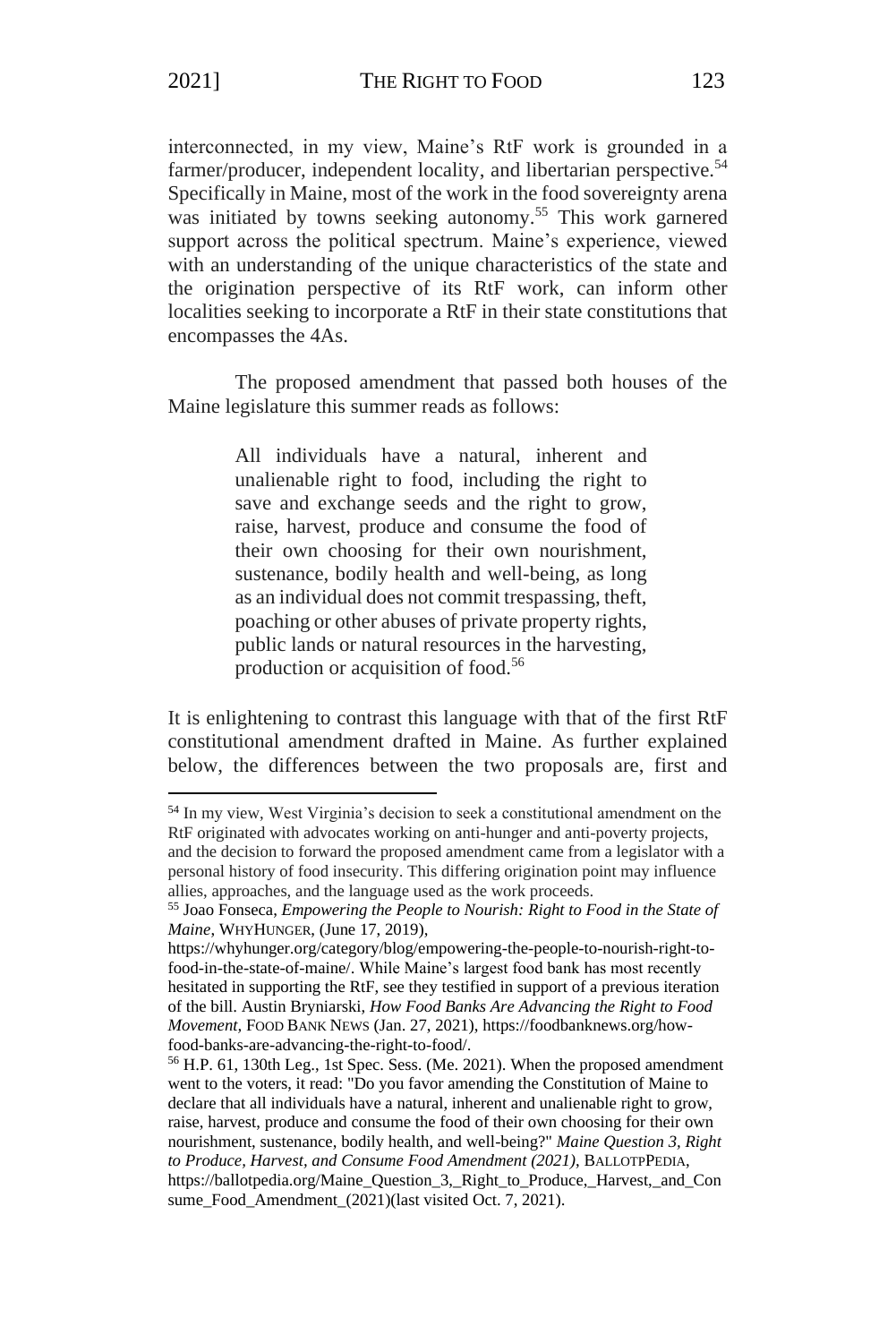foremost, the result of the fact that Maine has been honing their proposal through multiple legislative sessions, gathering input, and engaging in compromise. Deletions made were in response to concerns about the language as written, as opponents assumed that the foundational principle contained in the proposal would mandate specific future actions they would take issue with. While proposal advocates were committed to retaining language they deemed essential, they were willing to compromise.<sup>57</sup> The original resolution, as amended by the House and forwarded to the Senate, read as follows:

All individuals have a natural, inherent and unalienable right to food, including the right to acquire*,* produce, process, prepare, preserve and consume the food of their own choosing by hunting, gathering, foraging, farming, fishing*,* gardening and saving and exchanging seeds or by barter*,* trade or purchase from sources of their own choosing for their nourishment, sustenance, bodily health and well-being, as long as an individual does not commit trespassing, theft, poaching or other abuses of private property rights, public lands or natural resources in the acquisition of food; furthermore, all people have a fundamental right to be free from hunger, malnutrition, starvation and the endangerment of life from the scarcity of or lack of access to nourishing food. Every individual is fully responsible for the exercise of these rights, which may not be infringed. 58

Most striking in the 2021 version of the proposal is the omission of the final sentence, "all people have a fundamental right to be free from hunger, malnutrition, starvation and the endangerment of life from the scarcity of or lack of access to nourishing food." Contextual setting pronouncements such as this one are often used to guide future implementation and interpretation by making the purpose of the proposal clear.<sup>59</sup> In this case, the sentence was amended out of

<sup>57</sup> BULTRINI, *supra* note 3, at 6 (noting no model can account for each state's context, history or systems, but discussing key elements).

<sup>58</sup> H.P. 583, 129th Leg., 2d Spec. Sess. (Me. 2019). Note that when first submitted, the proposal read as follows: "Every individual has a natural and unalienable right to food and to acquire food for that individual's own nourishment and sustenance by hunting, gathering, foraging, farming, fishing or gardening, or by barter. trade or purchase from sources of that individual's own choosing, and every individual is fully responsible for the exercise of this right, which may not be infringed." H.P. 532, 127th Leg., 2d Reg. Sess. (Me. 2015).

<sup>59</sup> *See generally,* ANN SEIDMAN ET AL., LEGISLATIVE DRAFTING FOR DEMOCRATIC SOCIAL CHANGE: A MANUAL FOR DRAFTERS (1st ed. 2000); OPEN SOC'Y JUST.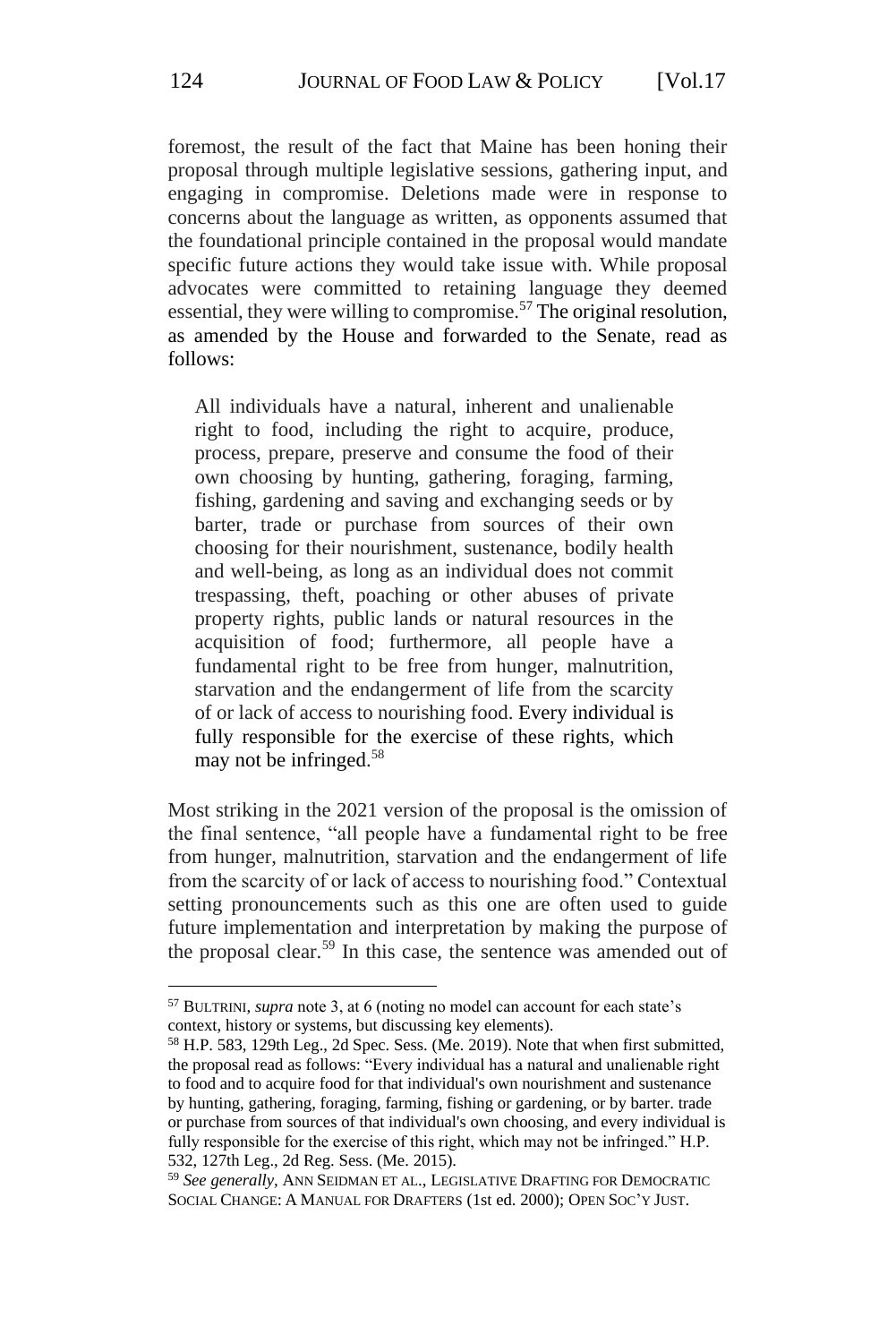the bill on the floor of the House, when legislators expressed concern that this language would require the Maine government to literally provide food to each Maine resident.

There is also the elimination of the phrase "purchase from sources of their own choosing." Opposition to this phrase was epitomized the second time this proposed amendment was introduced. While the Maine Department of Agriculture supported the RtF 'in concept' this round, they expressed concern over the intent of the language and its possible conflict with existing law. $^{60}$ Also eliminated are the words "hunting, gathering, foraging, farming, fishing*,* gardening." These were struck when the Maine Department of Inland Fisheries and Wildlife and the Department of Agriculture expressed apprehension that these words would be interpreted as meaning that people would not have to adhere to existing regulations.<sup>61</sup> Interestingly, the last sentence of the version that passed this summer does include the words "harvesting, production or acquisition of food" while the original language spoke only of the "acquisition of food." While implementation is yet to come, it stands to reason that these words may in fact cover much of the activity originally sought to be contained when the proposal was first drafted. Finally, the language of the passed proposal enumerates specific examples of the rights it is bestowing, using words most associated with farming, such as 'grow,' 'raise,' and 'harvest,' as opposed to 'acquire,' 'process,' 'prepare,' and 'preserve.'<sup>62</sup>

INITIATIVE, LEGAL WRITING FOR HUMAN RIGHTS CLAIMS PRACTICE NOTES 3 (2018); LEGIS. COUNCIL, ME. STATE LEGIS., MAINE LEGISLATIVE DRAFTING MANUAL (6th rev. 2016), available at [https://legislature.maine.gov/doc/1353.](https://legislature.maine.gov/doc/1353)

<sup>60</sup> *Proposing an Amendment to the Constitution of Maine to Establish a Right to Food: Hearing on L.D. 795 before the J. Comm. on Agric., Conservation & Forestry*, 129th Leg. (2019) (statement of Emily Horton, Director of Policy and Community Engagement for the Department of Agriculture, Conservation and Forestry).

<sup>61</sup> *Id.*

<sup>&</sup>lt;sup>62</sup> Each of the changes detailed above were made in an effort to strike a compromise that would mollify detractors while also preserving a RtF. For future drafters seeking to fully incorporate the 4As 'food' could be replaced with 'adequate, available, accessible, and adequate food' to more perfectly incorporate human rights language. Similarly, 'right' can be replaced with 'human right' to make that intention clearer. These words hold import, as they reinforce underlying human rights principles. 'Adequacy' in this context means individuals are now getting, and will continue to get, enough calories and nutrients to lead healthy and safe lives. 'Available' references an intent to ensure all people have the capacity to buy or produce what they need. 'Accessible' interlocks this right with others, not just by ensuring that people have the physical means to reach food but also that they have the means to purchase whatever food is not otherwise secured. 'Appropriate' ties in environmental sustainability concerns and ensures that the RtF is delivered in a respectful manner. Additionally, from a human rights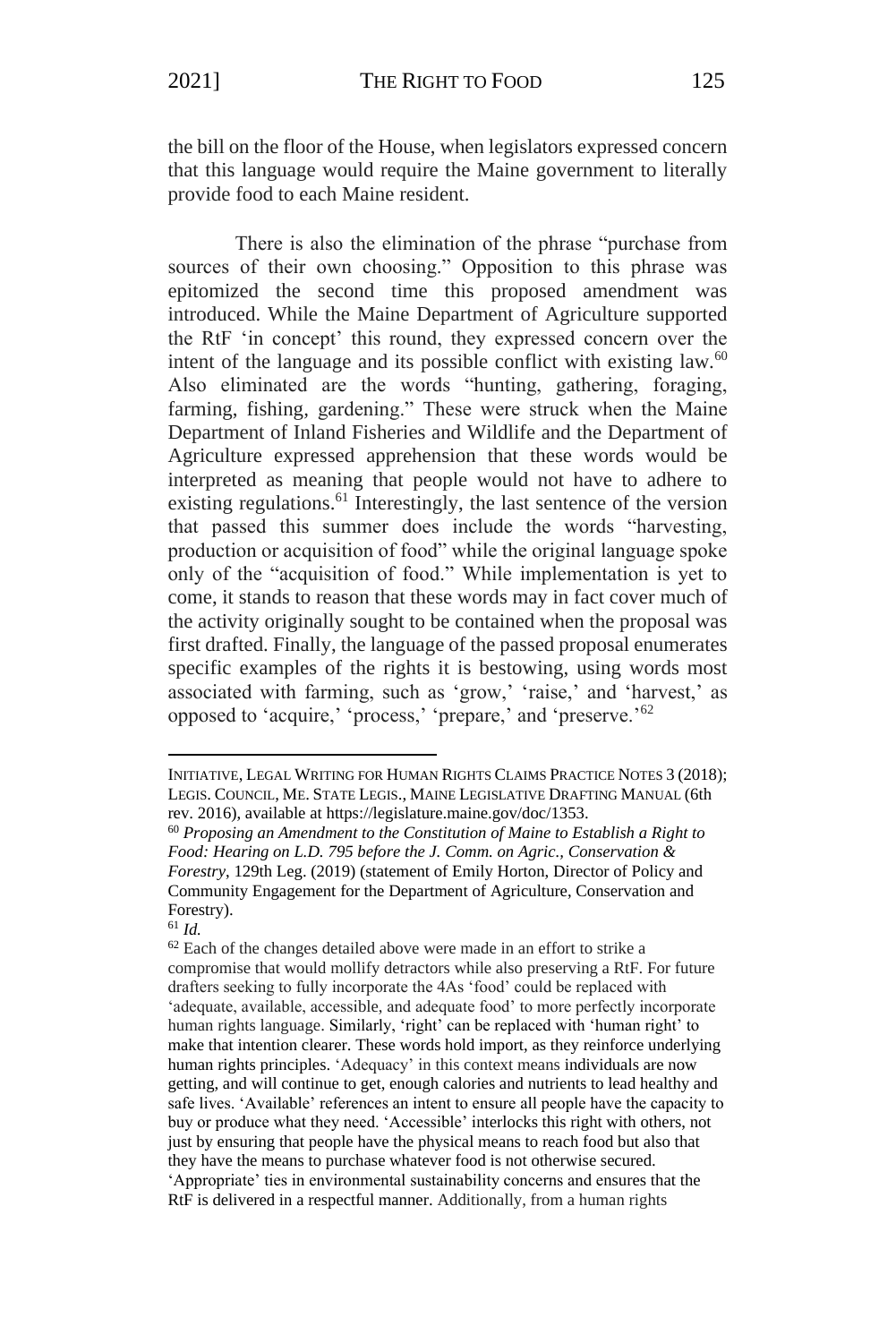In addition to disagreements over specific language, the RtF also encountered opposition from parties asserting that the amendment was unnecessary and simultaneously expressing concerns about the effects it might have. While opponents were ultimately unsuccessful in preventing the proposal from effectively passing both chambers, the issues raised throughout the process are instructive for both Maine's future debate around public approval of the amendment and for RtF advocates in other jurisdictions. For the most part, these concerns focused on the lack of a need for the amendment, on seeds, animal welfare, excessive litigation, zoning, and general unintended consequences.

The supposed superfluousness of the proposal had been raised since its initial introduction. Even opponents contesting specific aspects of the legislation usually began their testimony by averring that it was unnecessary, as the right already existed both practically and in varying fragments of existing Maine law.<sup>63</sup> This difficulty in conceptualizing the need for a RtF is a common one, as many people believe that the right is both abstract and a natural one, belonging to everyone by virtue of their being human. Proponents were able to successfully explain that passing a RtF ensures that this right has a responsibility attached to it, and that responsibility includes respecting the rights of individuals to feed themselves, protecting that right against those whose actions would encroach upon it, and helping to facilitate realization of that right through connected concerns.

Other objections were more specific than a general worry about natural law. The Maine Veterinary Association feared a right to access food might lead to individuals raising food animals in unhealthy conditions, such as a cow in an apartment or hens in a

perspective, including limiting language such as "commit trespassing, theft, poaching or other abuses of private property rights, public lands or natural resources" shifts the perspective from the traditional goal of respecting, protecting, and fulfilling a right to one of constraint. This language of limitation was added at the very start of Maine's fight for a constitutional amendment, when in initial discussions legislators raised concerns that not having such limitations would be a green light for stealing and other crimes, despite the fact that even though those crimes would still be valid. In states where it is feasible to do so, another way to approach the goal of ensuring respect for all rights while embracing a human rights point of view could be: *No limitation to the exercise of the right to food is permitted unless it is compatible with the right to food and is required by law.* <sup>63</sup> *Proposing an Amendment to the Constitution of Maine to Establish a Right to Food: Hearing on L.D. 783 before the J. Comm. on Agric., Conservation & Forestry,* 127th Leg. (2015) (statement of Ellis Addition, Director of the Bureau of Agriculture, Food and Rural Resources).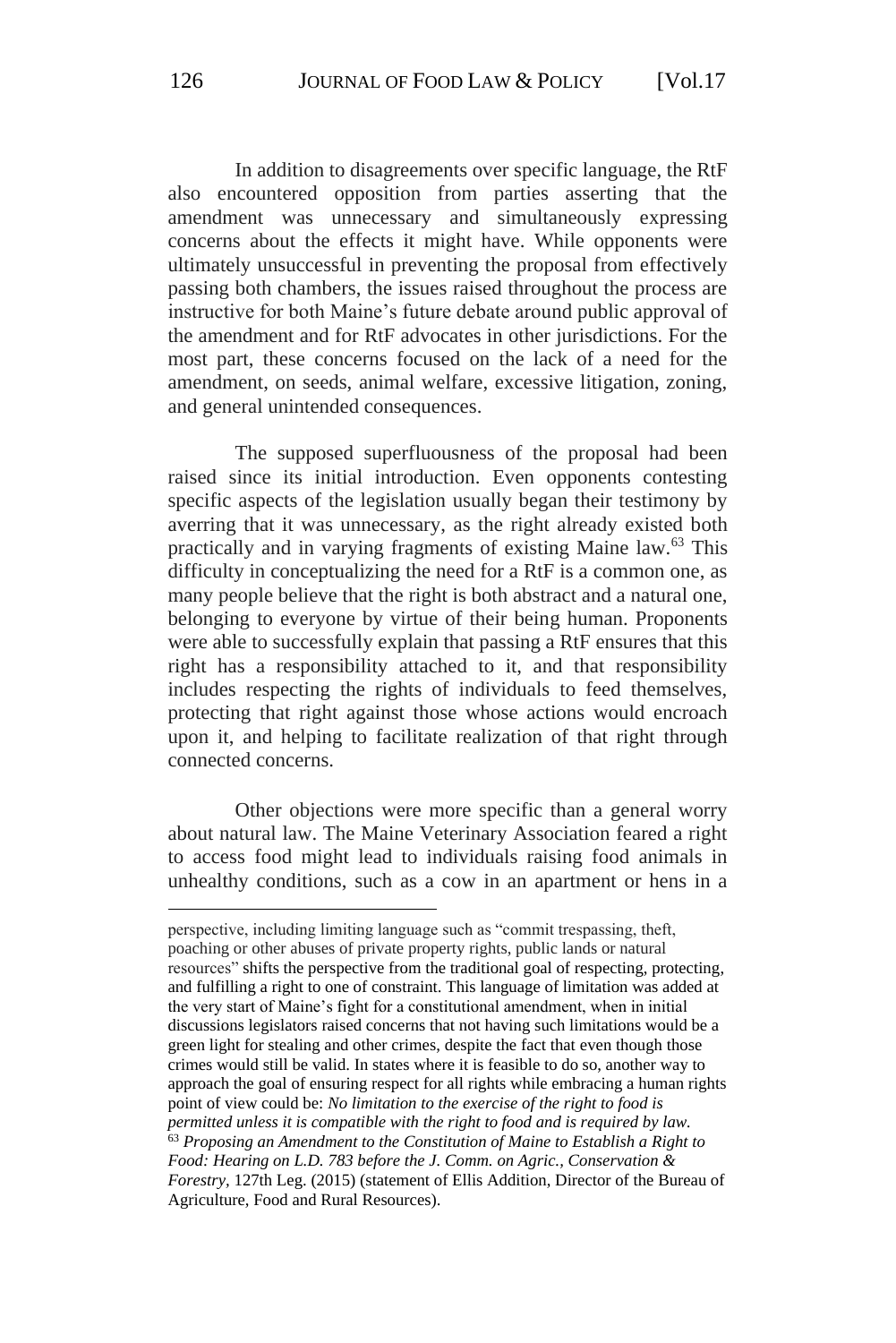basement.<sup>64</sup> Animal Rights Maine testified about concerns over the effect the amendment might have on the ability to enact animal management and gun safety laws.<sup>65</sup> Other parties testified about future unintended consequences in general, $66$  with some labeling these "severe" for "agriculture and food safety" across the state.<sup>67</sup> The Maine Municipal Association, while agreeing "that the right to food is inherent," testified against the bill because they also believed it might create problematic case law in the future.<sup>68</sup> One legislator testifying in opposition to the proposed amendment asserted that she and the Municipal Association had concerns about having to litigate ordinances already in place in areas such as Lewiston, Auburn, and Portland, congested areas where raising farm life would be problematic.<sup>69</sup> There was also deliberation over whether the language pertaining to seeds posed any conflict with Maine's certified seed/seed potato program.<sup>70</sup> At an Agriculture, Conservation and

<sup>64</sup> *Proposing an Amendment to the Constitution of Maine to Establish a Right to Food: Hearing on L.D. 95 before the J. Comm. on Agric, Conservation & Forestry*, 130th Leg. (2021) (statement of Janelle D. Tirrell, Legislative

Committee Chair, Maine Veterinary Medical Association); *see also Id.* (statement of Katie Hansberry, Maine State Director, Humane Society).

<sup>65</sup> *Id.* (statement of Melissa Gates, Founding Director, Animal Rights Maine).

<sup>66</sup> *Id.* (statement of Susanna Richer); *Id.* (statement of Emily Horton, Director of Policy and Community Engagement, Maine Department of Agriculture, Conservation & Forestry).

<sup>67</sup> *Action Alert: Contact Your Legislators Today to OPPOSE LD 795!,* ME. FARM BUREAU (June 18, 2019), https://www.mainefarmbureau.us/action-alert-contactyour-legislators-today-to-oppose-ld-795/.

<sup>68</sup> *See Hearing on L.D. 95, supra* note 65 (statement of Janelle D. Tirrell, Legislative Committee Chair, Maine Veterinary Medical Association); *see also Id.*  (statement of Rebecca Graham, Legislative Advocate, Maine Municipal Association).

<sup>69</sup> *Proposing an Amendment to the Constitution of Maine to Establish a Right to Food: Hearing on L.D. 95 before the House of Representatives*, 130th Leg. (2021) (statement of Kathleen Dillingham). Note that Lewiston, Auburn and Portland are the immigrant centers of Maine, and Lewiston has one of the highest per capita Muslim populations in the United States. Kathryn Skelton, *Stronger Than Barriers: Lewiston-Auburn's Immigrant Community Hustles, Thrives with the Help of Local Groups*, SUN J. (Apr. 26, 2021),

https://www.sunjournal.com/2021/04/25/new-mainers-new-jobs/ (Apr. 26, 2021). Maine also has the highest per capita number of anti-Muslim incidents per person. *See Anti-Muslim Activities in the United States 2012-2018*, NEW AM. MUSLIM DIASPORA INITIATIVE, <https://www.newamerica.org/in-depth/anti-muslim-activity/> (last visited Oct. 7, 2021).

<sup>70</sup> Although for most of human history, seeds were sold or exchanged freely, a rash of laws in the 1980s transformed the seed market, exponentially increasing the number of plant patents from less than 120 in 1990 to over 12,000 today. Four companies currently own over 60% of the world's seeds, contributing to a constriction of biodiversity and an increase in biopiracy. *See* Dan Barber, *Save our Food. Free the Seed*, N.Y. TIMES (June 7, 2019),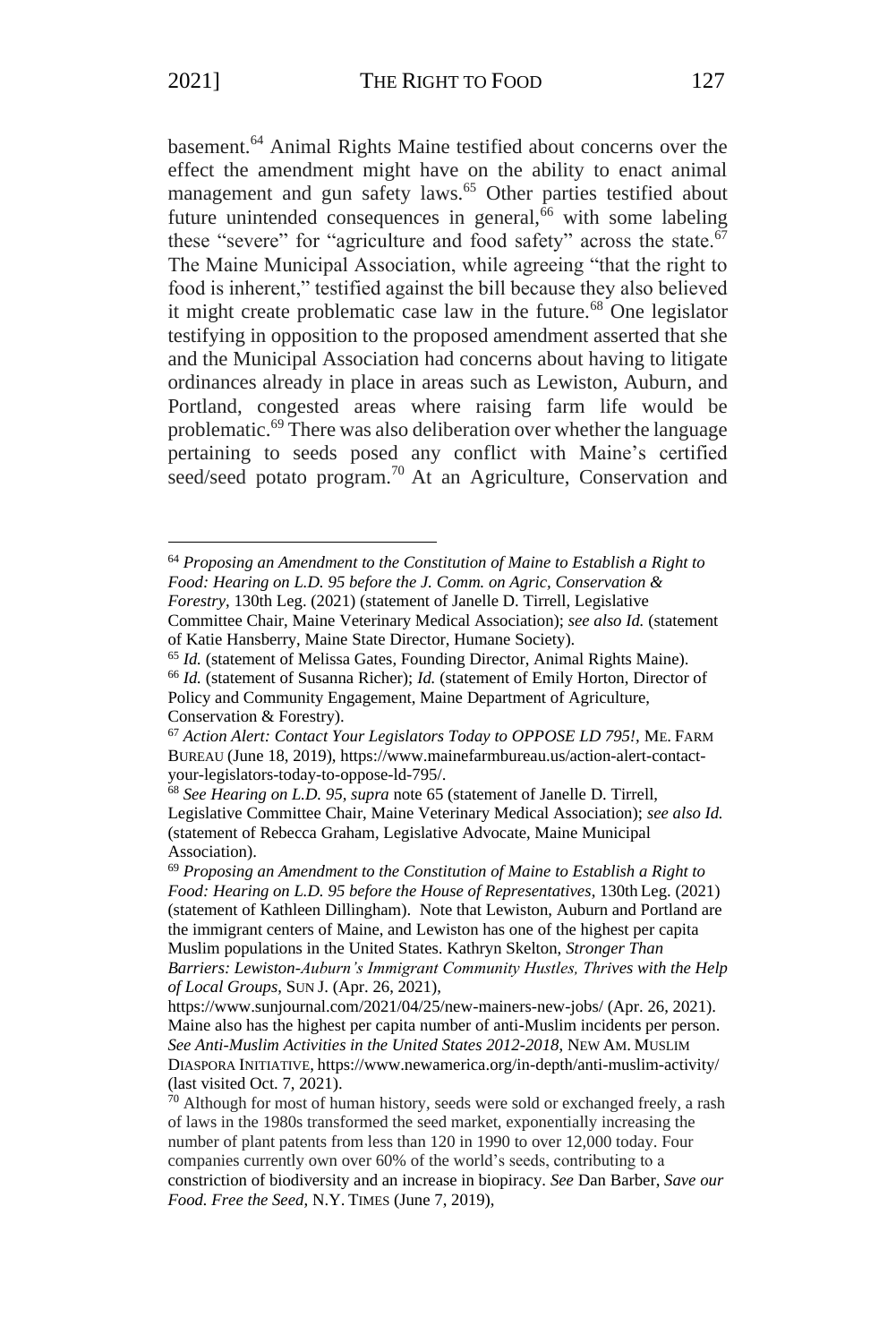Forestry committee work session, the committee's legislative analyst reported on two opinions advising that the language revealed an intent to limit the application to individuals, who could save and reuse seeds for their own use but could not sell them commercially, and a distinction between certified seed potatoes and seeds.<sup>71</sup> In the end, the language on seeds was accepted as written, but the dispute highlights the need for utilization of a common human rights language, as struggles over seeds have been a consistent factor in RtF work across the globe.<sup>72</sup>

For each of the concerns raised above, advocates of the bill engaged in discussions, with those raising objections and sought to clarify both their intent and the purpose of the bill. In response to these explanations and the compromise language laid out above, some opponents changed their positions. For example, the Maine Department of Agriculture stated that they were neither for nor against the bill, based on conversations with Sen. Hickman and his openness to their concerns.<sup>73</sup> This years' long dialogue relied on the relationships between legislators and neighbors and the willingness of those forwarding the amendment to explain themselves and to compromise.

Advocates of the proposed amendment also relied on themes that resonated in the state to bring people on board. Those included an argument that the RtF is the 'second amendment for food' and distinguishing between protecting and providing, a distinction Rep. Hickman had been asserting since he began submitting these proposals and one that continued through the current submission.<sup>74</sup>

https://www.nytimes.com/interactive/2019/06/07/opinion/sunday/dan-barber-seedcompanies.html.

 $71$  Note that the opinions of the state assistant attorney general and the University of Miami law clinic related only to what the plain language suggests at this juncture and did not purport to predict future judicial interpretations. *See* Maine Agriculture, Conservation and Forestry Committee, *ACF Work Session 4/15/2021*, YOUTUBE (Apr. 15, 2021), https://youtu.be/PdyY8LU20EA?t=5443.

<sup>72</sup> Controversies over seeds often ignore the contributions of farmers and indigenous communities. Recognition of this omission gave rise to a 2001 treaty that, inter alia, seeks to protect farmers' rights to participate in decision making and benefits. *See* International Treaty on Plant Genetic Resources for Food and Agriculture art. 9, Mar.11, 2001, Exec. Rep. 111-7, 2400 U.N.T.C. I-43345. <sup>73</sup> *Proposing an Amendment to the Constitution of Maine to Establish a Right to Food*: *Hearing on L.D. 95 Before the J. Comm. on Agric., Conservation & Forestry*, 130th Leg. (2021) (statement of Emily Horton, Director of Policy and Community Engagement, Maine Department of Agriculture, Conservation and Forestry).

<sup>74</sup> *See Proposing an Amendment to the Constitution of Maine to Establish a Right to Food: Hearing on L.D. 795 Before the J. Comm. on Agric., Conservation &*